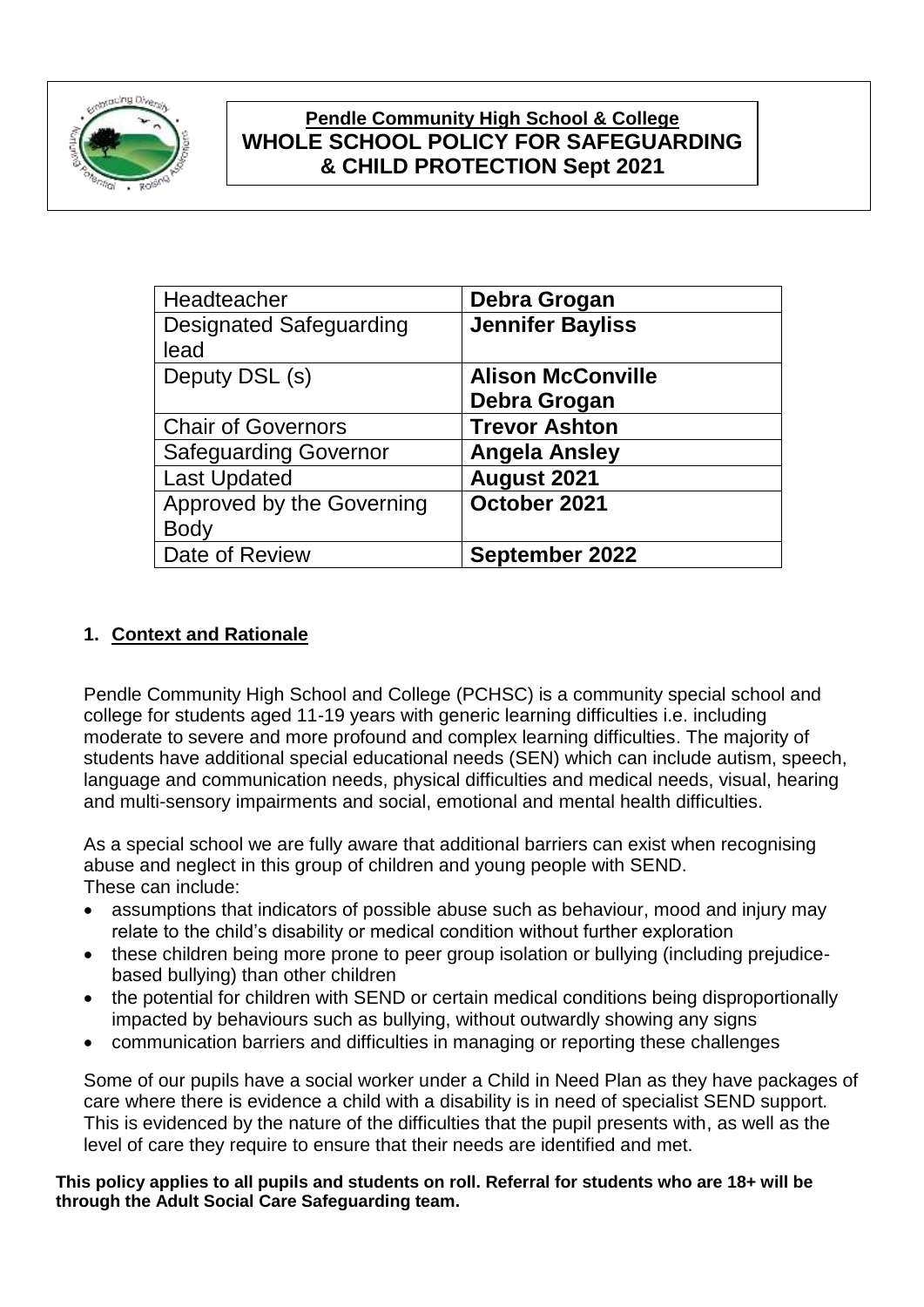PCHSC fully recognises the contribution we can make to protect children from harm and to support and promote the welfare of all children who are pupils at our school. This policy applies to all stakeholders; this includes pupils, staff, parents, governors, volunteers, placement students and visitors.

This policy will give clear direction to all stakeholders about expectations and our legal and moral responsibility to safeguard and promote the welfare of all children at our school.

PCHSC is committed to safeguarding and promoting the physical, mental and emotional welfare of every pupil. We implement a whole-school preventative approach to managing safeguarding concerns, ensuring that the wellbeing of pupils is at the forefront of all action taken. We recognise that **no single professional can have a full picture** of a child's needs and circumstances. If children and families are to receive the right help at the right time, **everyone** who comes into contact with them has a role to play in identifying concerns, sharing information and taking prompt action.

This policy sets out a clear and consistent framework for delivering this commitment, in line with safeguarding legislation and statutory guidance.

It will be achieved by:

- Ensuring that members of the governing body, the Headteacher, staff and all stakeholders understand their responsibilities under safeguarding legislation and statutory guidance, are alert to the signs of child abuse, and know to refer concerns to the DSL. In addition, to ensure that staff are aware that ANYONE can make a referral.
- Teaching pupils how to keep safe and recognise behaviour that is unacceptable.
- Identifying and making provision for any pupil that has been subject to, or is at risk of, abuse, neglect, or exploitation.
- Creating a culture of safer recruitment by adopting procedures that help deter, reject or identify people who might pose a risk to children
- Endeavour to provide a safe and welcoming environment where children are respected and valued; where the voice of the child is listened to and is paramount
- Where it is believed that a child is at risk of or is suffering significant harm, the school will follow the procedures set out by our local Safeguarding Children Partnership arrangements. [https://panlancashirescb.proceduresonline.com/chapters/contents.html#ind\\_cases](https://panlancashirescb.proceduresonline.com/chapters/contents.html#ind_cases)

#### **2. Definitions**

The terms **"children"** and **"child"** refer to anyone under the age of 18.

The purpose of this safeguarding policy is to ensure every pupil at PCHSC is safe and protected from harm. The Department for Education (DfE) 'Keeping Children Safe in Education' (September 2021), states safeguarding and promoting the welfare of children is defined for the purposes of this guidance as:

- Protecting children from maltreatment:
- Preventing impairment of children's mental and physical health or development;
- Ensuring that children grow up in circumstances consistent with the provision of safe and effective care; and
- Taking action to enable all children to have the best outcomes

**This policy applies to all pupils and students on roll. Referral for students who are 18+ will be through the Adult Social Care Safeguarding team.**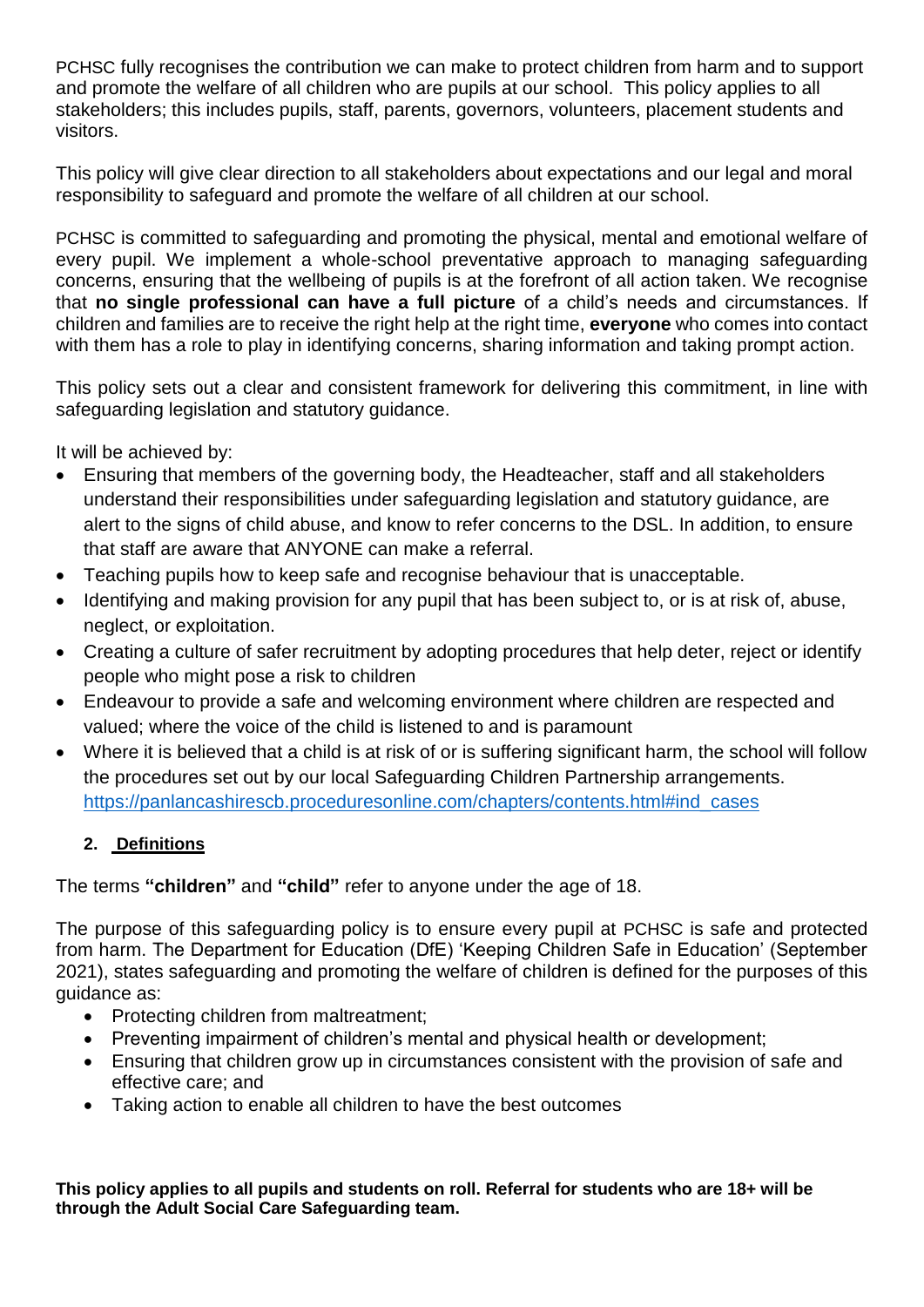Children can abuse other children. This is generally referred to as **peer on peer abuse** and can take many forms. This can include (but is not limited to) bullying (including cyberbullying); sexual violence and sexual harassment; physical abuse such as hitting, kicking, shaking, biting, hair pulling, or otherwise causing physical harm; sexting and initiating/hazing type violence and rituals. For the purposes of this policy, **"sexual violence"** refers to the following offences as defined under the Sexual Offences Act 2003:

- **Rape:** A person (A) commits an offence of rape if they intentionally penetrate the vagina, anus or mouth of another person (B) with their penis, B does not consent to the penetration, and A does not reasonably believe that B consents.
- **Assault by penetration:** A person (A) commits an offence if they intentionally penetrate the vagina or anus of another person (B) with a part of their body or anything else, the penetration is sexual, B does not consent to the penetration, and A does not reasonably believe that B consents.
- **Sexual assault:** A person (A) commits an offence of sexual assault if they intentionally touch another person (B), the touching is sexual, B does not consent to the touching, and A does not reasonably believe that B consents.
- **Causing someone to engage in sexual activity without consent:** A person (A) commits an offence if they intentionally cause another person (B) to engage in an activity, the activity is sexual, B does not consent to engaging in the activity, and A does not reasonably believe that B consents. This could include forcing someone to strip, touch themselves sexually, or to engage in sexual activity with a third party.

For the purposes of this policy, **"sexual harassment"** refers to unwanted conduct of a sexual nature that occurs online or offline, inside or outside of school. Sexual harassment is likely to violate a pupil's dignity, make them feel intimidated, degraded or humiliated, and create a hostile, offensive, or sexualised environment. If left unchallenged, sexual harassment can create an atmosphere that normalises inappropriate behaviour and may lead to sexual violence. **Sexual harassment can include, but is not limited to**:

- Sexual comments, such as sexual stories, lewd comments, sexual remarks about clothes and appearance, and sexualised name-calling.
- Sexual "jokes" and taunting.
- Physical behaviour, such as deliberately brushing against someone, interfering with someone's clothes, and displaying images of a sexual nature.
- Online sexual harassment, which may be standalone or part of a wider pattern of sexual harassment and/or sexual violence. This includes:
	- The consensual and non-consensual sharing of nude and semi-nude images and/or videos.
	- Sharing unwanted explicit content.
	- Upskirting.
	- Sexualised online bullying.
	- Unwanted sexual comments and messages, including on social media.
	- Sexual exploitation, coercion, and threats.

**Upskirting** refers to the act, as identified the Voyeurism (Offences) Act 2019, of taking a picture or video under another person's clothing, without their knowledge or consent, with the intention of viewing that person's genitals or buttocks, with or without clothing, to obtain sexual gratification, or cause the victim humiliation, distress or alarm. Upskirting is a criminal offence. Anyone, including pupils and staff, of any gender can be a victim of upskirting.

**Consensual and non-consensual sharing of nude and semi-nude images and/or videos**, colloquially known as **"sexting" and "youth produced imagery"**, is defined as the sharing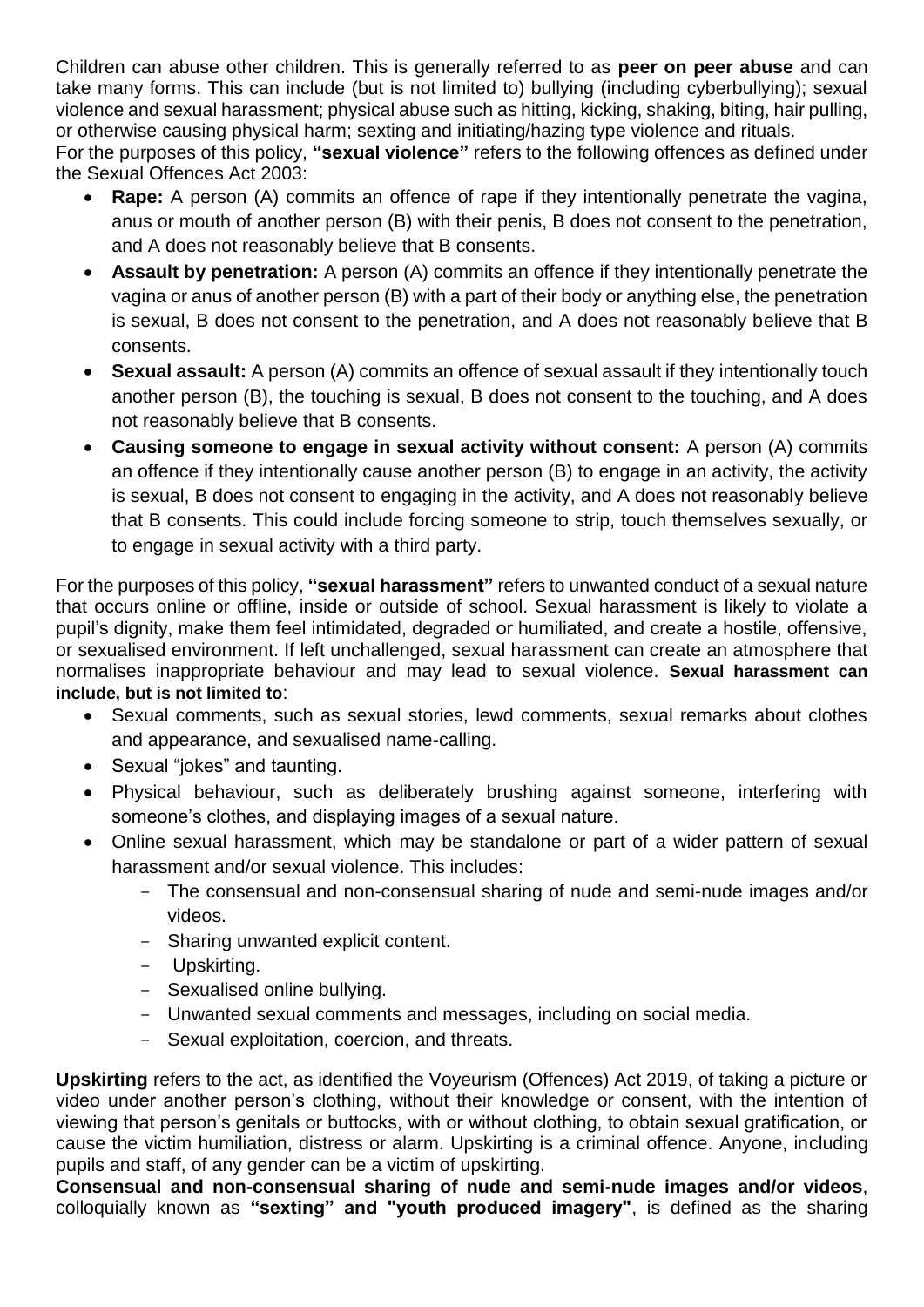between pupils of sexually explicit content, including indecent imagery. **Indecent imagery** is defined as an image which meets one or more of the following criteria:

- Nude or semi-nude sexual posing
- A child touching themselves in a sexual way
- Any sexual activity involving a child
- Someone hurting a child sexually
- Sexual activity that involves animals

**Consent** is defined as having the freedom and capacity to choose to engage in sexual activity. Consent may be given to one sort of sexual activity but not another and can be withdrawn at any time during sexual activity and each time activity occurs. A person only consents to a sexual activity if they agree by choice to that activity and has the freedom and capacity to make that choice. Children under the age of 13 can never consent to any sexual activity. The age of consent is 16.

## **3. Covid -19**

Keeping Children Safe in Education 2021 (KCSIE) remains in force throughout the response to coronavirus (COVID-19). However, PCHSC recognises that further measures or adaptations to current policies and procedures may be required in response to the pandemic in 2021/22. Any such measures will be detailed and communicated through addendums to the policy, when necessary, and shared with all stakeholders. PCHSC will continue to follow local and national guidance and adapt/amend this policy if required.

#### **4. Law and Guidance**

This policy has due regard to all relevant legislation and statutory guidance including, but not limited to:

- **[Education Act 2002](http://www.legislation.gov.uk/ukpga/2002/32/contents)**: Section 175 of the Education Act 2002 requires local education authorities and the governors of maintained schools and further education (FE) colleges to make arrangements to ensure that their functions are carried out with a view to safeguarding and promoting the welfare of children. Section 157 of the same act and the Education (Independent Schools Standards) (England) Regulations 2003 require proprietors of independent schools (including academies) to have arrangements to safeguard and promote the welfare of children.
- **[Working Together to Safeguard Children 2018](https://www.gov.uk/government/publications/working-together-to-safeguard-children--2)** (**amended Dec 2020)** guides education establishments of their role within inter-agency working to safeguard and promote the welfare of children. This is **the government's statutory guidance for all organisations and agencies** who work with, or carry out work related to, children in the United Kingdom.
- **[Keeping Children Safe in Education 2021](https://assets.publishing.service.gov.uk/government/uploads/system/uploads/attachment_data/file/892394/Keeping_children_safe_in_education_2020.pdf)**: The Department for Education (DfE) has updated the statutory safeguarding and child protection guidance for schools and colleges in England, Keeping children safe in education. This guidance sets out what schools and colleges in England must do to safeguard and promote the welfare of children and young people under the age of 18.
- **Guidance for Safer Working Practice [May 2019 \(with Addendum April 2020\)](https://www.saferrecruitmentconsortium.org/GSWP%20COVID%20addendum%20April%202020%20final-1.pdf)**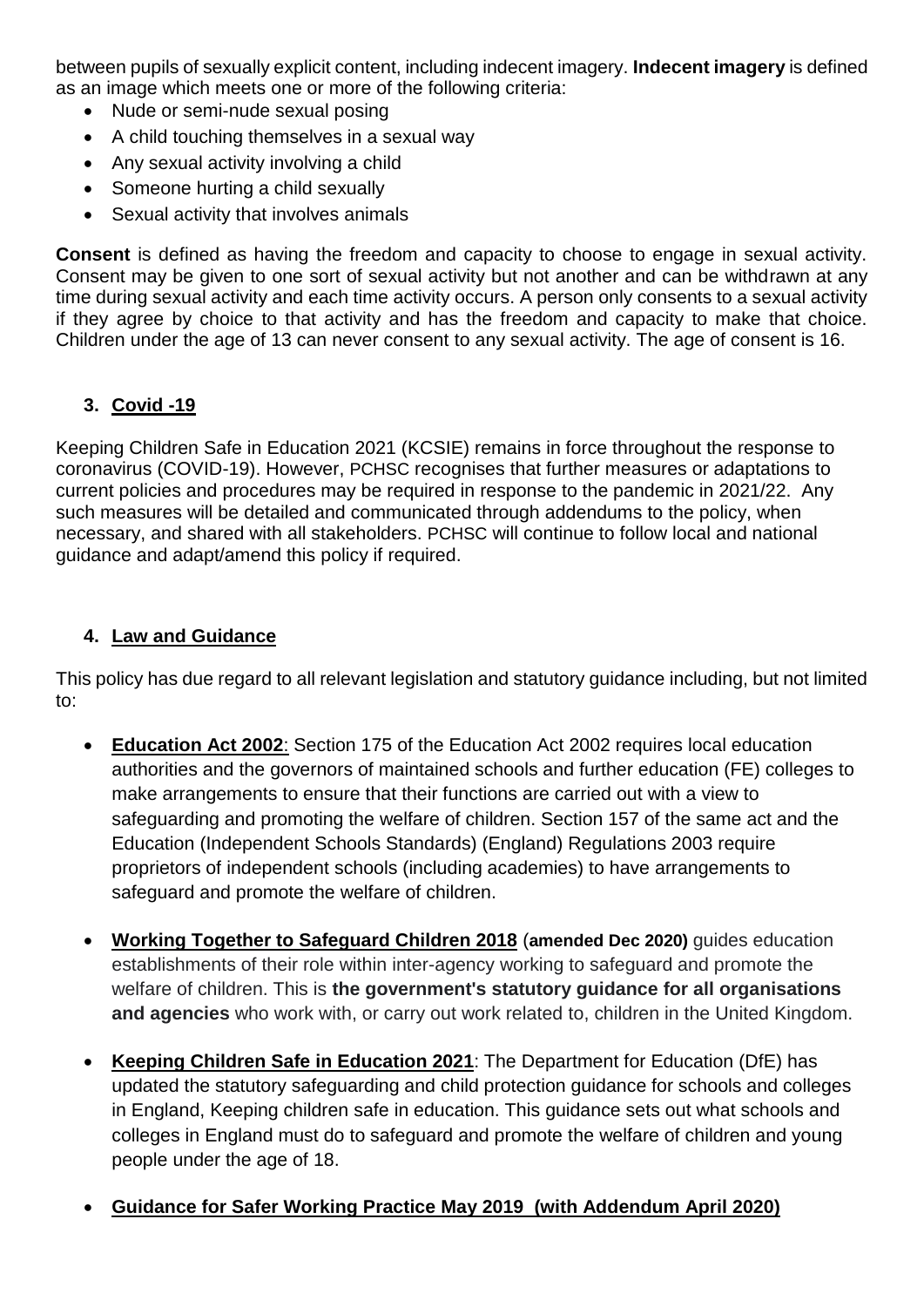## **[The Children Act 1989](http://www.legislation.gov.uk/ukpga/1989/41/contents) & 2004**

- **The Prevent Duty –** The Prevent duty is **the duty in the Counter-Terrorism and Security**  Act 2015 that sets out guidance for the LA and its partners to have due regard to the need to prevent people from being drawn into terrorism.
- FGM as set out in the Female Genital Mutilation Act 2003 ("the 2003 Act"), as amended by the Serious Crime Act 2015.

## **Relevant Non-statutory guidance**

- DfE (2015) 'What to do if you're worried a child is being abused'
- DfE (2018) 'Information sharing'
- DfE (2017) 'Child sexual exploitation'
- DfE (2021) 'Sexual violence and sexual harassment between children in schools and colleges'
- DfE (2021) 'Recruit teachers from overseas'
- DfE (2020) 'Sharing nudes and semi-nudes: advice for education settings working with children and young people'

This policy operates in conjunction with the following school policies:

- Online safety Policy
- Anti-Bullying Policy
- Positive relationships, behaviour and SEMH Policy
- Promoting positive wellbeing and MH Policy
- Register procedure
- Attendance Policy
- Acceptable Behaviour agreement (devices)
- Use of social networking sites
- Data Protection Policy
- Whistleblowing Policy
- Allegations of Abuse Against Staff Policy
- Staff Code of Conduct

# **5. Roles and responsibilities**

**All staff** have a responsibility to:

- Consider, at all times, what is in the best interests of the pupil with a **child-centred approach**
- Contribute to, and maintain a **high safeguarding ethos** within the setting, with safeguarding pupils at the forefront of practice at all times
- Ensure ALL children have opportunities to communicate and know that they are **listened to**
- Contribute to **providing a curriculum** which will equip children with the skills to keep themselves safe and develop an attitude which will enable them to enter adulthood successfully and reach their full potential
- Establish effective, supportive, and **positive relationships** with parents, carers, pupils and other professionals
- Maintain an attitude of **'it could happen here'** where safeguarding is concerned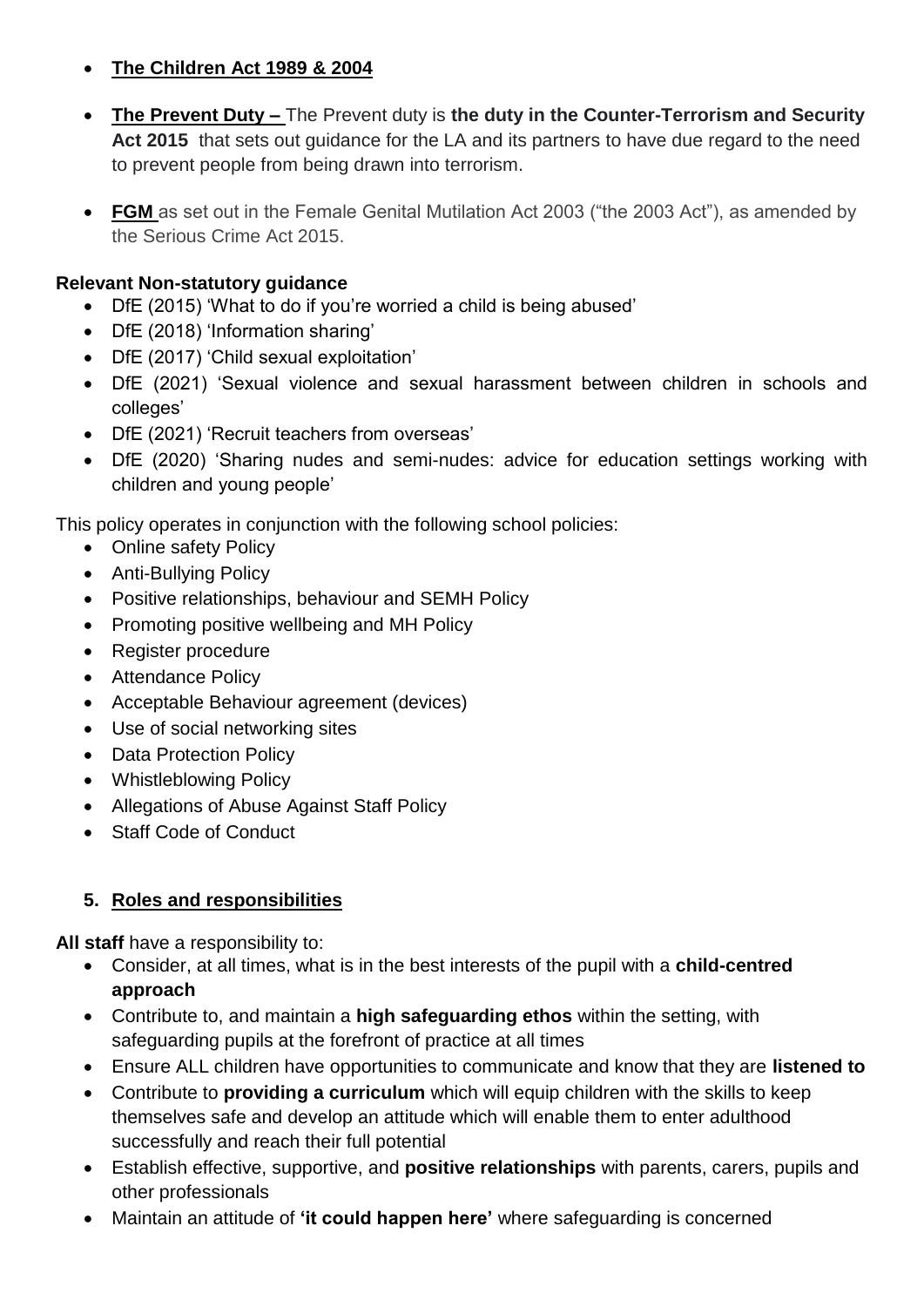- Be proactive to provide a **safe environment** in which pupils can learn
- Be prepared to **identify** pupils or families who may benefit from **early help**
- Be aware of the **school's individual procedures** that support safeguarding, including all policies, internal reporting procedures, information and training provided
- Be aware of the role and **identity of the DSL** and deputy DSLs and seek them for advice if required
- Undertake **safeguarding training**, including online safety training, during induction and subsequently on a regular basis, including receiving bulletins, emails and briefings
- Be aware of the **local early help process** and understand their role in it.
- Be aware of, and understand, the process for making referrals to Children's Social Care, understanding that **anyone can make a referral**
- Understand how to make a referral to CSC and/or the police immediately, if at any point there is **a risk of immediate serious harm to a child**
- Be aware of and **understand the procedure to follow** in the event that a child confides they are being abused, exploited or neglected, in a timely manner
- Maintain appropriate **levels of confidentiality** when dealing with individual cases
- **Reassure victims** that they are being taken seriously, that they will be supported, and that they will be kept safe.
- Be aware of **safeguarding issues** that can put pupils at risk of harm.
- **Be aware of behaviours linked to issues** such as drug-taking, alcohol misuse, deliberately missing education, and sharing indecent images, and other signs that pupils may be at risk of harm
- Be fully aware of the importance of **mental health in relation to safeguarding** and that all staff should also be aware that mental health problems can, in some cases, be an indicator that a child has suffered or is at risk of suffering abuse, neglect or exploitation.

## **Teachers, including the Headteacher, have a responsibility to:**

 Safeguard pupils' wellbeing and maintain public trust in the teaching profession as part of their professional duties, as outlined in the '**Teachers' Standards'**.

## **The governing body has a duty to:**

- Take **strategic leadership responsibility** for the school's safeguarding arrangements
- Ensure that the school **complies with its duties** under the above child protection and safeguarding legislation
- Comply with its obligations under section 14B of the Children Act 2004 to **supply the local safeguarding arrangements with information** to fulfil its functions
- Ensure that staff working directly with children **read and understand** at least Part one of KCSIE and Annex B
- Ensure a **named Governor takes leadership responsibility** for safeguarding arrangements
- Appoint a member of staff from the SLT to the **role of DSL** and one or more deputy DSLs to provide support, and ensure that they are trained to the same standard as the DSL and that the roles are explicit in their job description(s). Ensure the provision of appropriate support, funding, training, resources, and time to carry out their role
- Facilitate and support a **whole-school approach to safeguarding**; this includes ensuring that safeguarding and child protection are at the forefront and ethos remains consistently high
- Ensure **systems are in place so that children can confidently report abuse**, knowing that their concerns will be treated seriously, and they can safely express their views and give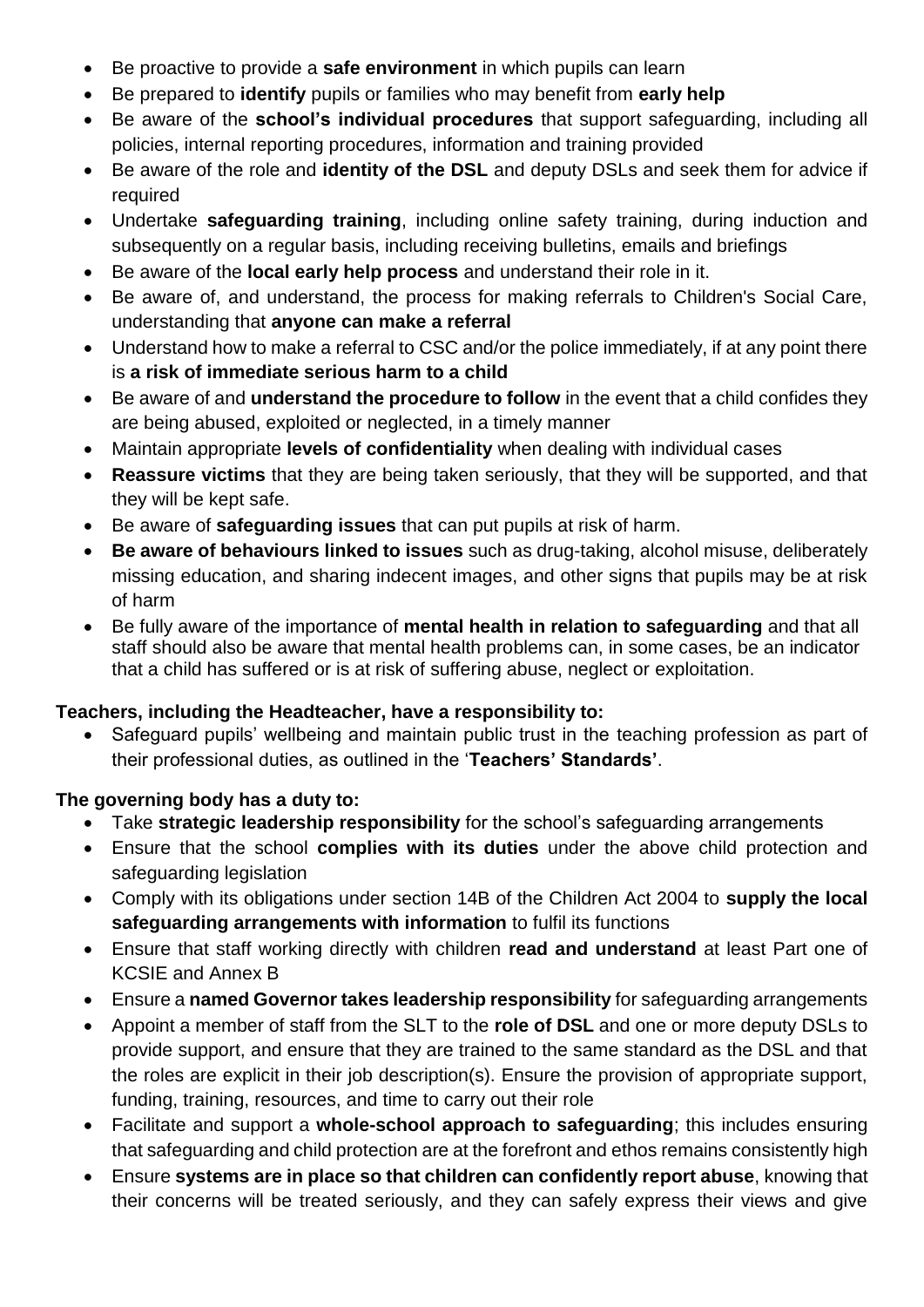feedback; these systems will be well-promoted, easily understood, and easily accessible. Ensure that the **voice of the child** is heard and acted upon.

- Ensure **effective and appropriate policies** and procedures in place
- Make sure that **pupils are taught about safeguarding**, including protection against dangers online (including when they are online at home), through teaching and learning opportunities, as part of providing a broad and balanced curriculum
- Adhere to statutory responsibilities by conducting **pre-employment checks on staff** who work with children
- Ensure the school has **clear systems and processes in place for identifying possible mental health problems in pupils,** including clear routes to escalate concerns and clear referral and accountability systems
- Make sure that at least one person on any recruitment panel has undertaken **safer recruitment training**
- Ensure that **all staff receive safeguarding and child protection training** updates, e.g. emails, as required, but at least annually, including a thorough induction
- Confirm that there are transparent procedures in place to handle **allegations against staff,** supply staff, volunteers and contractors
- Confirm that there are **procedures in place to make a referral to the DBS** and the Teaching Regulation Agency (TRA), where appropriate, if a person in regulated activity has been dismissed or removed due to safeguarding concerns or would have been had they not resigned
- Ensure that appropriate disciplinary procedures are in place, as well as **policies pertaining to the behaviour of pupils and staff**
- Ensure that **procedures are in place to eliminate unlawful discrimination**, harassment and victimisation, including those in relation to peer-on-peer abuse.
- Appoint a **designated teacher to promote the educational achievement of CLA** and ensure that this person has undergone appropriate training
- Ensure that the **appropriate level of check** is completed on Governors
- Create a culture where **staff are confident to challenge** senior leaders over any safeguarding concerns
- Ensure that **children are safe online** by ensuring that appropriate filters and monitoring systems are in place. See Online Safety Policy 2021.
- Ensure that **safeguarding is embedded within the curriculum**
- Ensure staff in school are aware of, and policies are personalised to reflect, an understanding of specific issues such as **peer on peer abuse** and **safeguarding children with disabilities and special educational needs**
- Ensure that all practice and procedures operate with the best interests of the child at the centre with a **clear child centred approach.**

# **The DSL has a duty to:**

 Take **lead responsibility for safeguarding** and child protection, including online safety, creating and maintaining a culture of understanding that safeguarding incidents and/or behaviours can be associated with factors outside the school or college and/or can occur between children outside the school or college. All staff, but especially the designated safeguarding lead (or deputy) should be considering the context within which such incidents and/or behaviours occur. This is known as contextual safeguarding, which simply means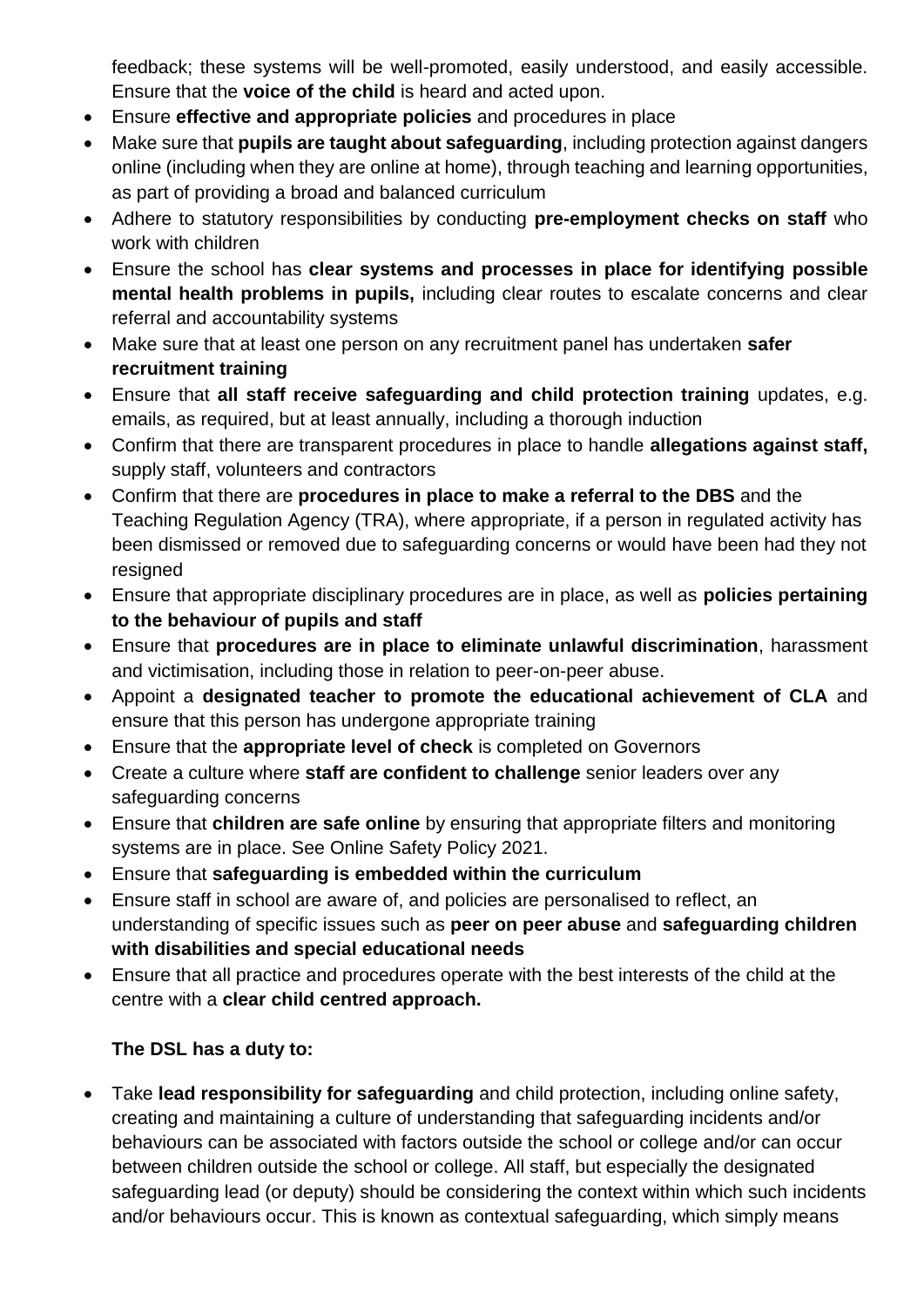assessments of children should consider whether wider environmental factors are present in a child's life that are a threat to their safety and/or welfare.

- Provide **advice, support and expertise to other staff** on child welfare, safeguarding and child protection matters.
- **Take part in strategy discussions,** inter-agency meetings and Child Protection Conferences and/or support other staff to do so.
- **Contribute to the** assessment of children, and/or support other staff to do so
- **Be available** during school hours for staff to discuss any safeguarding concerns
- Arrange, alongside the school, adequate and **appropriate cover** for any activities outside of school hours or terms.
- Refer cases:
	- To CSC where abuse and neglect are suspected, and support staff who make referrals CSC
	- To the Channel programme where radicalisation concerns arise, and support staff who make referrals to the Channel programme
	- To the DBS where a person is dismissed or has left due to harm, or risk of harm, to a child.
	- To the police where a crime may have been committed, in line with the National Police Chiefs' Council (NPCC) guidance
	- And to any other appropriate identified agency or partner.
- Act as a **point of contact** with the multi-agency partners
- Ensure **effective communication** and information sharing (when appropriate) between Deputy DSL's / SLT/Governance/ Head teacher.
- Liaise with staff when deciding whether to make a referral by **liaising with relevant agencies** so that children's needs are considered holistically
- The DSL, J Bayliss is also the **designated senior mental health lead and Prevent Lead**
- Promote **supportive engagement with parents** in safeguarding and promoting the welfare of children, including where families may be facing challenging circumstances
- Work with relevant staff, **taking lead responsibility for promoting educational outcomes** for children, by understanding the lasting impact that adversity and trauma can have on children's behaviour, mental health and wellbeing, knowing the safeguarding and child protection issues that 'children in need' are experiencing, or have experienced, and identifying the impact that these issues might be having on their attendance, engagement and achievement at school. This includes:
	- Ensuring that the school knows which pupils have or had a social worker
	- Understanding the academic progress and attainment of these pupils
	- Maintaining a culture of high aspirations for these pupils
	- Supporting teachers to provide additional academic support or reasonable adjustments to help these pupils reach their potential
- Ensure that **child protection files are kept updated** and secure, monitoring the quality and accuracy of logs
- Ensure that a pupil's child protection **file is transferred** as soon as possible, and within five days, when transferring to a new school, and consider any additional information that should be shared to support a child's journey
- Ensure **all stakeholders understand the Child Protection Policy**, Keeping Children Safe in Education 2021, Guidance for Safer Working Practice and internal procedures to report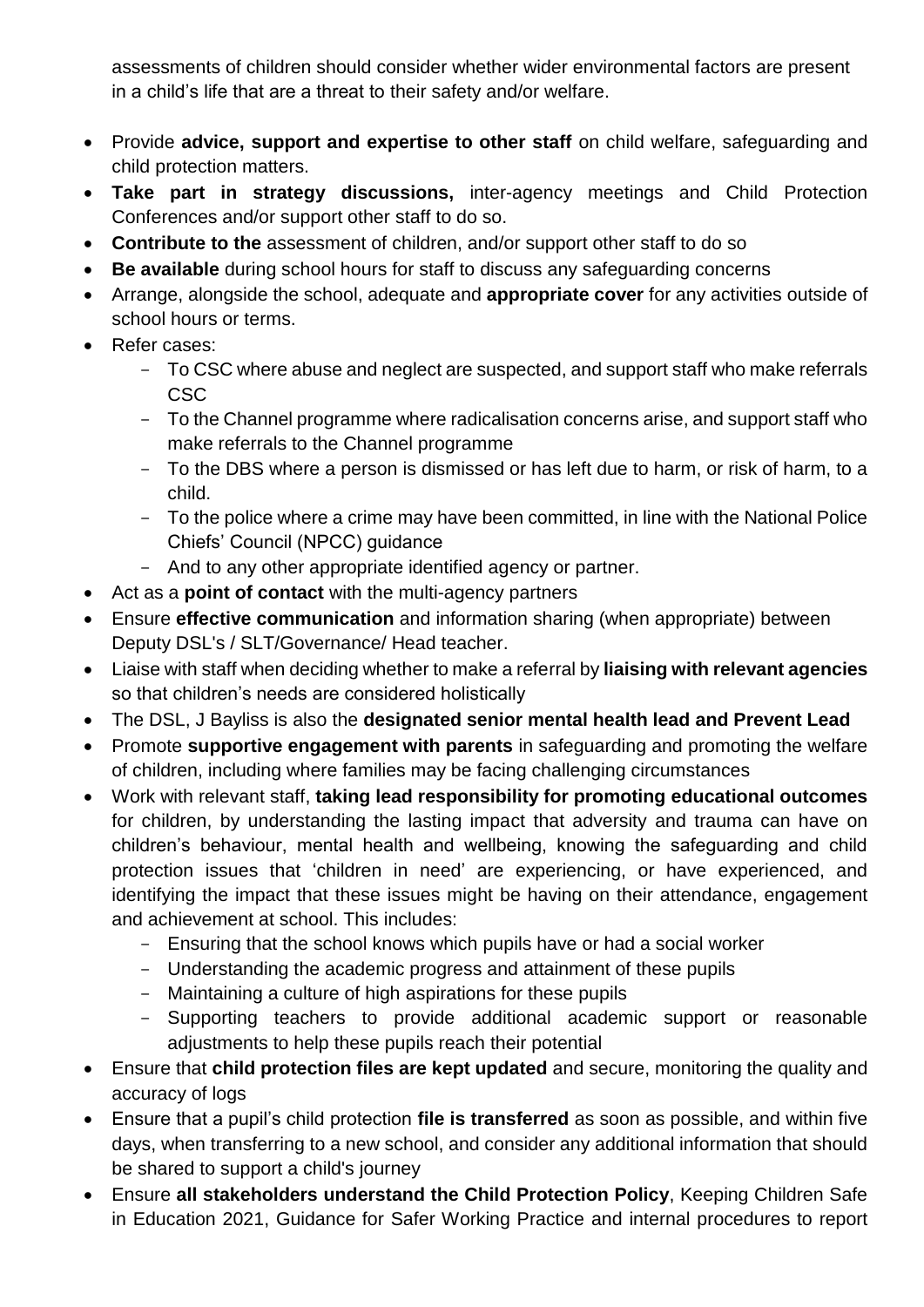any concerns are transparent and understood by all. Ensure this information is given in **induction** and at regular intervals/ training

- Work with the governing body to ensure the school's Child Protection and **Safeguarding Policy is reviewed annually**, and the procedures are updated and reviewed regularly
- Ensure the school's **Child Protection and Safeguarding Policy is available publicly**, ensure that parents are aware of schools' responsibilities regarding safeguarding and child protection
- Undergo **DSL training**, and update this training at least every two years to remain compliant
- Ensure opportunities for **further training** and opportunities for upskilling are taken
- Encourage a culture of listening to children promoting **the voice of the child**
- **Recognise the importance of information sharing**, including within school, with other schools and with the safeguarding partners and other agencies by understanding relevant data protection legislation and regulations, especially the Data Protection Act 2018 and the UK GDPR
- Undertake **Prevent** awareness training
- Be provided with appropriate support and **supervision** in order to carry out the role safely and effectively
- Liaise with the Local Authority Personal Advisors for any Care Leavers.
- Ensure that the school has suitably trained Key Adult /s in order to fulfil its obligations under Operation Encompass.
- Ensure that the school's commitment to Operation Encompass is known throughout the school community via the means of staff training, parental letters, posters, and the school website.
- PCHSC recognises that Deputy DSL's must be trained to the same standard as the DSL.
- **The designated teacher** has a responsibility for promoting the educational achievement of CLA and previously CLA (PLAC), and for children who have left care through adoption, special guardianship or child arrangement orders or who were adopted from state care outside England and Wales. In our setting, this is J Bayliss, Deputy Headteacher.

## **6. Training and Induction**

PCHSC recognises the importance of ongoing staff training and development to keep staff aware of emerging issues and keeping the ethos of safeguarding high. Everybody has a role to play in safeguarding our children and we strive to ensure all staff are well informed and know what to do if they have any concerns. Staff members will undergo safeguarding and child protection training at induction, which will be updated on a regular basis and/or whenever there is a change in legislation.

The induction training will cover:

- The Child Protection and Safeguarding policy
- Online safety policy
- The Staff Code of Conduct
- Part one of 'Keeping children safe in education' (KCSIE) and Annex B(or Annex A, if appropriate).
- The positive relationships, behaviour and SEMH policy.
- Guidance for Safer Working Practice May 2019 amended April 2020
- The Register procedure / The Attendance policy, including the safeguarding response to children who go missing from education.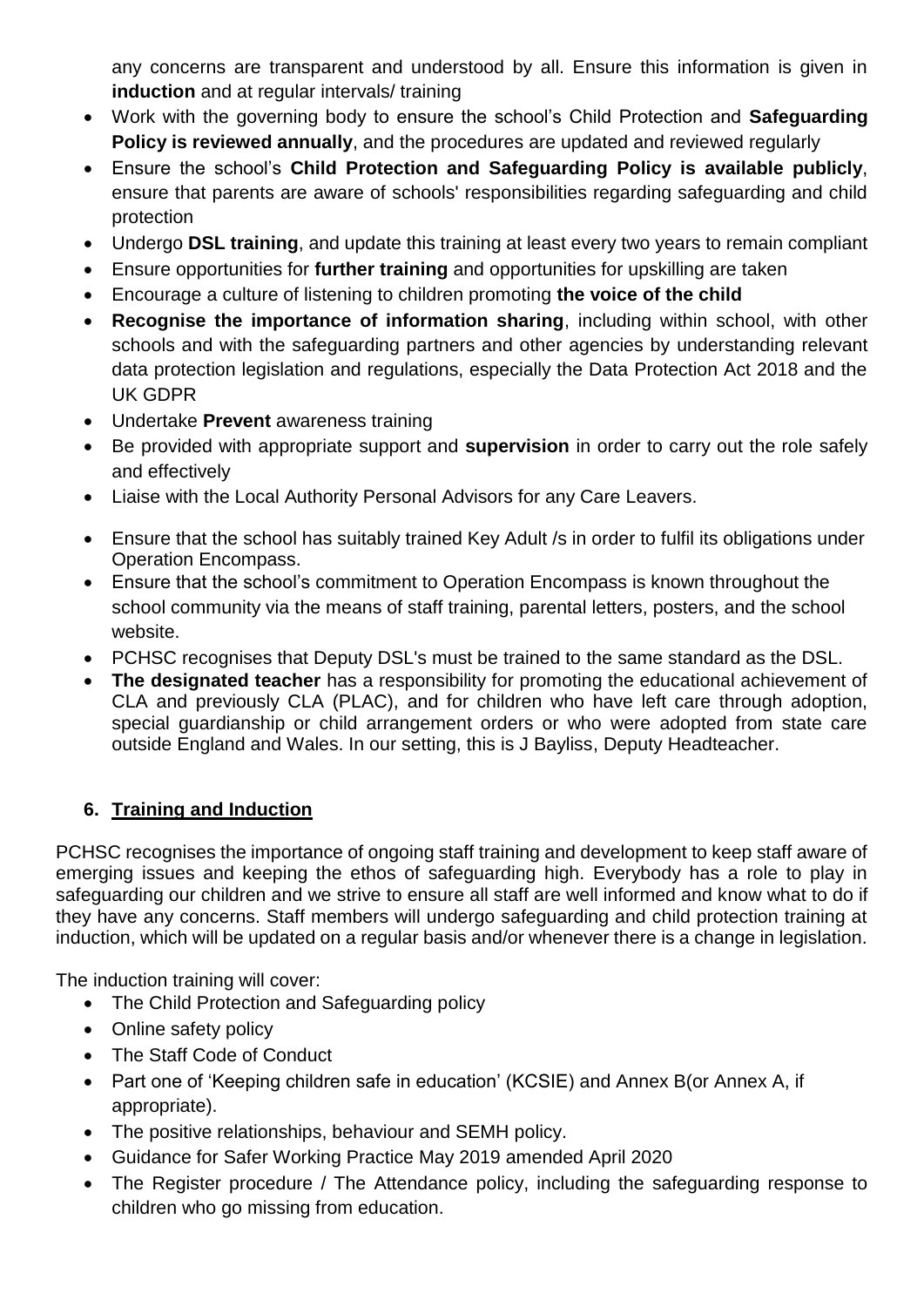- Appropriate child protection and safeguarding training, from the Child Protection Company, online safety training.
- Promoting positive wellbeing and mental Health policy.
- Information about the role and identity of the DSL and deputy DSL(s)
- How to record concerns.
- Attachment and trauma training

Following induction, PCHSC recognises the need to ensure continual, effective training to staff and other stakeholders. We will ensure:-

- ALL staff and volunteers will receive Safeguarding Training (at least) annually
- The DSL/s will provide ALL staff, volunteers and governors with regular safeguarding updates
- ALL staff, volunteers and governors will read and show an understanding of any updates that are provided
- DSLs will attend DSL training every 2 years and update their knowledge, skills and understanding of relevant safeguarding issues on a regular basis
- The DSL will undertake Prevent awareness training
- At least one member of staff and one governor will attend Safer Recruitment Training. This will be renewed at least every 5 years
- ALL staff, volunteers and governors will undertake any additional specialised training on matters such as Child Sexual Exploitation, Prevent, Peer on Peer abuse, Private Fostering, Adverse childhood experiences, etc as is deemed necessary by the SLT and that is particularly relevant to the context and needs of the pupils who attend PCHSC.
- Any staff member will discuss any specific training requirements or gaps in knowledge or understanding with the DSL/s
- Staff will receive opportunities to contribute towards and inform the safeguarding arrangements in the school such as taking part in staff surveys
- Detailed records will be held of staff safeguarding training and ensure that no training becomes out of date.

# **7. Multi-Agency Working**

The school contributes to multi-agency working as part of its statutory duty. The school is aware of and will follow the local safeguarding arrangements. Further details can be found on [www.lancashiresafeguarding.org.uk](http://www.lancashiresafeguarding.org.uk/)

The school will be fully engaged, involved, and share information with local safeguarding arrangements. Once the school is named as a relevant agency by local safeguarding partners, it will follow its statutory duty to cooperate with the published arrangements in the same way as other relevant agencies.

The school will work with Children & Family Well – Being Team, CSC, the Police, Health services and other relevant partners and agencies for the benefit of families and children ensuring contribution to multi-agency plans to provide additional support.

Where a need for early help is identified, the school will allow access for CSC from the host LA and, where appropriate, a placing LA, for that LA to conduct (or consider whether to conduct) a section 17 or 47 assessment.

PCHSC also recognises the particular importance of inter-agency working in identifying and preventing Child Sexual Exploitation (CSE) and Child Criminal Exploitation (CCE).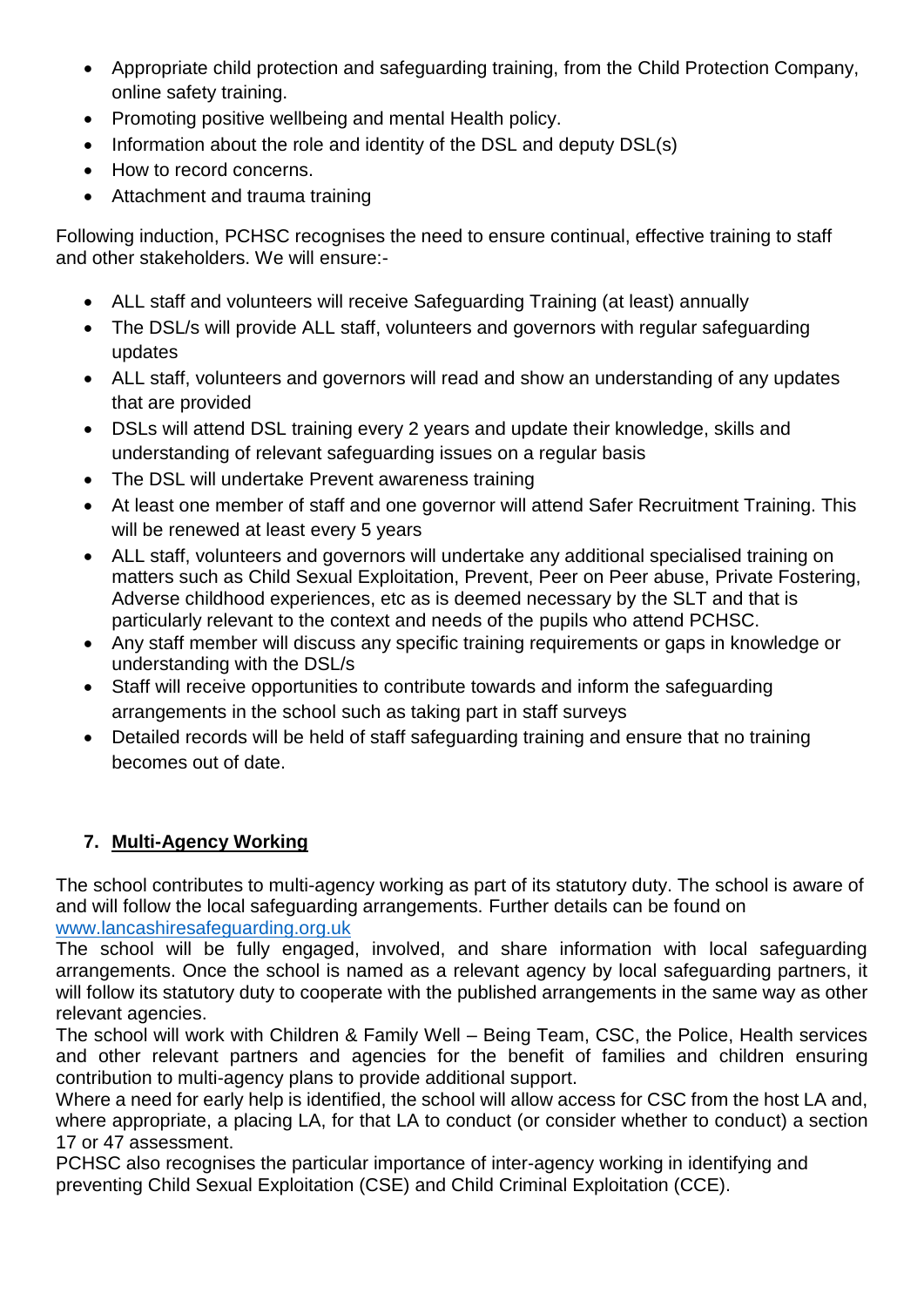## **8. Information sharing**

The school recognises the importance of proactive information sharing between professionals and local agencies in order to effectively meet pupils' needs and identify any need for early help. Considering the above, staff will be aware that whilst the UK GDPR and the Data Protection Act 2018 place a duty on schools to process personal information fairly and lawfully, they also allow for information to be stored and shared for safeguarding purposes – data protection regulations do not act as a barrier to sharing information where failure to do so would result in the pupil being placed

at risk of harm. **Staff members will ensure that fear of sharing information does not stand in the way of their responsibility to promote the welfare and safety of pupils.** If staff members are in doubt about sharing information, they will speak to the DSL or deputy DSL(s).

## **9. Early help**

Early help means providing support as soon as the need emerges, at any point in a child's life. Staff at PCHSC recognise that any professional can provide early help. Any pupil or family may benefit from early help, but staff will be alert to the potential need specifically for early help for pupils who:

- Are disabled, have certain health conditions, or have specific additional needs
- Have SEND, regardless of whether they have a statutory EHC plan
- Have mental health needs
- Are young carers.
- Show signs of being drawn into anti-social or criminal behaviour, including gang involvement and association with organised crime groups or county lines
- Are frequently missing or going missing from care or from home
- Are at risk of modern slavery, trafficking, or sexual or criminal exploitation
- Are at risk of being radicalised
- Is misusing drugs or alcohol
- Have family members in prison, or are affected by parental offending
- Are in a family circumstance presenting challenges for them, such as drug and alcohol misuse, adult mental health problems, or domestic abuse
- Misuse drugs or alcohol.
- Have returned home to their family from care
- Are at risk of Honour Based Abuse, such as Female Genital Mutilation or forced marriage.
- Are privately fostered.
- Are persistently absent from education, including persistent absences for part of the school day
- Show any other early signs of abuse, neglect any other identified reason not listed above that requires extra support or intervention to improve outcomes for families and children.
- The DSL Jenny Bayliss, or deputy DSL Alison McConville Family Liaison Officer, will take the lead where early help is appropriate and consent has been gained. This includes liaising with other agencies and setting up an inter-agency assessment as appropriate. The local early help process will be followed as required to help provide the right, effective support at the right time.
- Staff may be required to support other agencies and professionals in an early help assessment, in some cases acting as the lead practitioner. Any such cases will be kept under constant review assessing the impact of the support.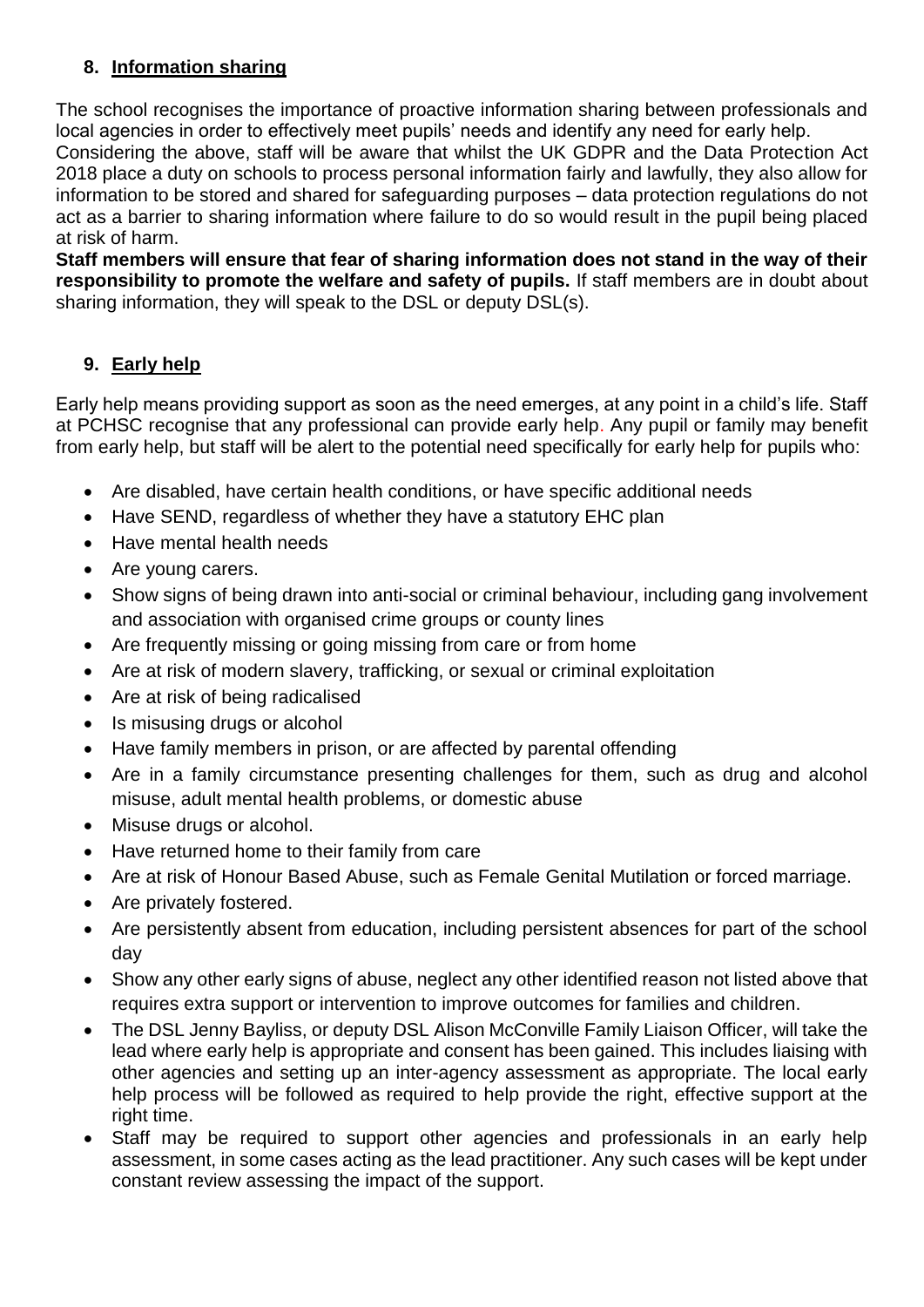#### **We therefore ensure that:**

- All staff and volunteers can identify the risk factors that indicate a family or pupil may benefit from Early Help and can follow school procedures to share this with the DSL
- DSLs (or other appropriate school staff) will undertake a Family Early Help Assessment, when appropriate, to identify what Early Help is required
- DSLs will signpost and refer to appropriate support agencies
- DSLs will lead on TAF meetings where is it appropriate for them to do so
- DSLs will follow the local safeguarding processes and refer to Children's Social Care where Early Help has not been successful in reducing risk and meeting unmet needs using **[Lancashire Continuum of Need and Thresholds Guidance](http://www.lancashiresafeguarding.org.uk/resources/assessment-and-referral.aspx)**

## **10. Abuse and neglect**

**Abuse** is defined as a form of maltreatment of a child which involves inflicting harm or failing to act to prevent harm. Children may be abused in a family, institutional or community setting by those known to them or by others, e.g. via the internet. Abuse can take place wholly online, or technology may be used to facilitate offline abuse. Children may be abused by one or multiple adults or other children.

**Physical abuse** is defined as a form of abuse which may involve actions such as hitting, shaking, throwing, poisoning, burning or scalding, drowning, suffocating, or otherwise causing physical harm to a child. Physical abuse can also be caused when a parent fabricates the symptoms of, or deliberately induces, illness in a child. Staff are aware of Female Genital Mutilation, a form of Physical abuse.

**Emotional abuse** is defined as the persistent emotional maltreatment of a child such as to cause severe and adverse effects on the child's emotional development. This may involve conveying to a child that they are worthless, unloved, inadequate, or valued only insofar as they meet the needs of another person. It may include not giving the child the opportunities to express their views, deliberately silencing them, 'making fun' of what they say or how they communicate. It may feature age or developmentally inappropriate expectations being imposed on children, such as interactions that are beyond their developmental capability, overprotection and limitation of exploration and learning, or preventing the child from participating in normal social interaction. **It may involve seeing or hearing the ill-treatment of another.** It may involve serious bullying, including cyberbullying, causing the child to frequently feel frightened or in danger, or the exploitation or corruption of children. Some level of emotional abuse is involved in all types of maltreatment of a child, but it may also occur alone.

**Sexual abuse** is defined as abuse that involves forcing or enticing a child to take part in sexual activities, not necessarily involving violence, and regardless of whether the child is aware of what is happening. This may involve physical contact, including assault by penetration, or non-penetrative acts, such as masturbation, kissing, rubbing, and touching outside of clothing. It may also include non-contact activities, such as involving children in looking at, or in the production of, sexual images, encouraging children to behave in sexually inappropriate ways, or grooming a child in preparation for abuse. Sexual abuse can be perpetrated by people of any gender and age.

**Neglect** is defined as the persistent failure to meet a child's basic physical and/or psychological needs, likely to result in serious impairment of a child's health or development. This may involve a parent or carer failing to provide a child with adequate food, clothing or shelter (including exclusion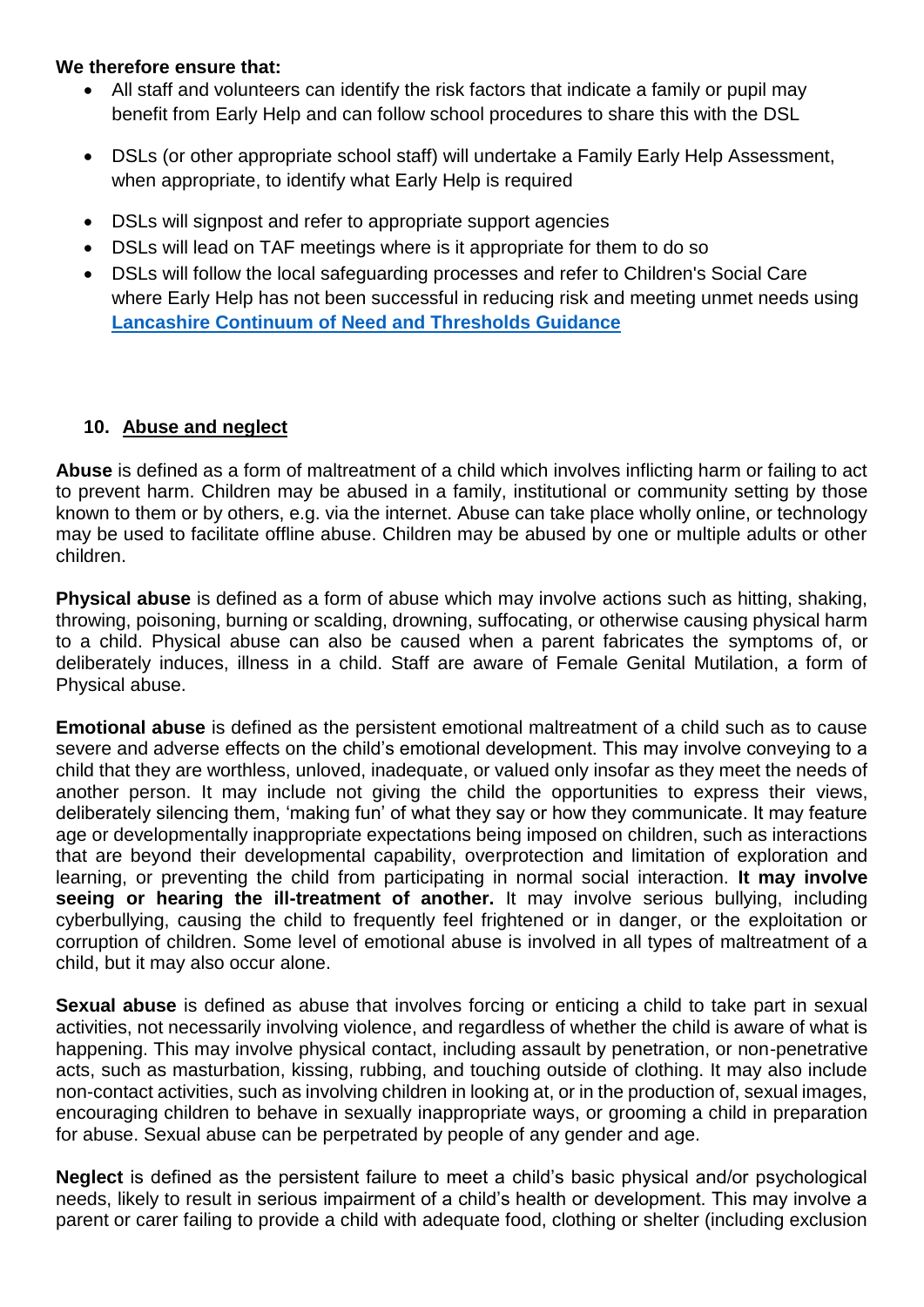from home or abandonment); failing to protect a child from physical or emotional harm or danger; failing to ensure adequate supervision (including through the use of inappropriate caregivers); or failing to ensure access to appropriate medical care or treatment. It may also include neglect of, or unresponsiveness to, a child's basic emotional needs.

- All staff will be aware of the indicators of abuse and neglect and be vigilant and always raise concerns with the DSL. All staff, especially the DSL and deputy DSL(s), will be aware that safeguarding incidents and/or behaviours can be associated with contextual factors outside the school and/or can occur between children outside of these environments; this includes being aware that pupils can at risk of abuse or exploitation in situations outside their families (extrafamilial harms.)
- All staff will be aware that technology is a significant component in many safeguarding and wellbeing issues, including online abuse, cyberbullying, radicalisation and the sharing of indecent images.
- ALL staff understand that children who perpetrate abuse or display harmful behaviour should be treated as victims first and foremost and supported in the same way a victim of abuse would be supported - Risk Assessments will be undertaken where a child's behaviour poses a risk to others, themselves or the environment.
- ALL staff and volunteers understand that there are specific and emerging ways in which children can be abused and are aware of these specific issues, reporting any concerns, in the appropriate manner to the DSL. Specific issues include, but are not limited to:

## **Domestic abuse**

In line with the Domestic Abuse Act 2021, **domestic abuse** is defined as abusive behaviour of a person towards another person where both are aged 16 or over and are personally connected. **Abusive behaviour** includes physical or sexual abuse, violent or threatening behaviour, controlling or coercive behaviour, economic abuse, psychological or emotional abuse, or another form of abuse.

The school will recognise the serious, long lasting emotional impact of domestic abuse on children, as victims in their own right, if they see, hear or experience the effects of domestic abuse. All staff will be aware of the signs of domestic abuse and follow the appropriate safeguarding procedures where concerns arise.

PCHSC has commitment to Operation Encompass and informing all stakeholders of the initiative.

The lead person for Operation Encompass is Jennifer Bayliss.

For more information visit [www.operationencompass.org](http://www.operationencompass.org/)

## **Homelessness**

The DSL and deputy DSL(s) are aware of the contact details and referral routes into the Local Housing Authority so that concerns and support over homelessness can be raised as early as possible. Indicators that a family may be at risk of homelessness include:

- Household debt
- Rent arrears
- Domestic abuse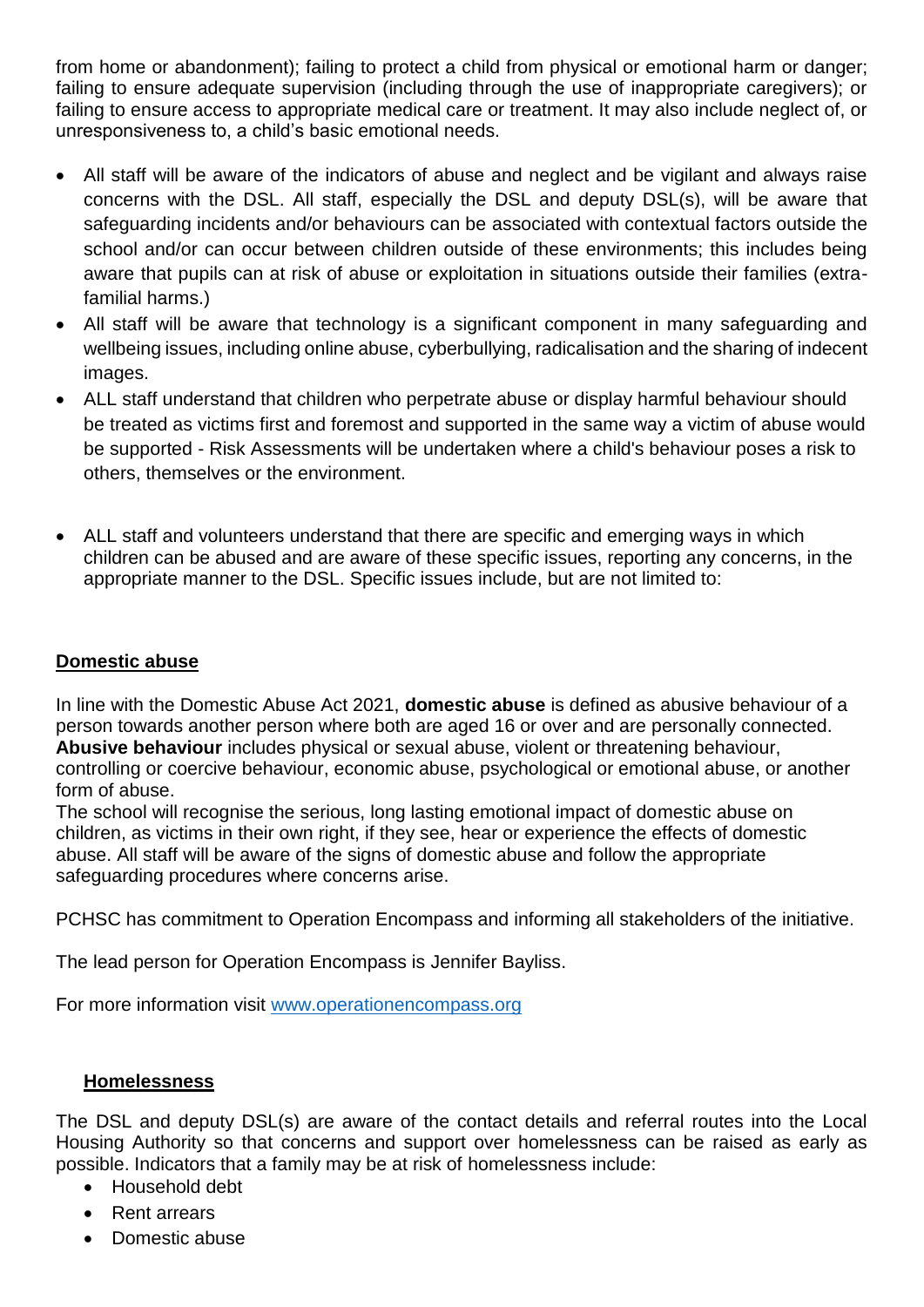- Anti-social behaviour
- Any mention of a family moving home because "they have to" or frequent moves.

Referrals to the Local Housing Authority do not replace referrals to CSC where a child is being harmed or at risk of harm. For 16- and 17-year-olds, homelessness may not be family-based and referrals to CSC will be made as necessary where concerns are raised.

#### **Children missing from education**

Staff will be aware a child going missing from school is a potential indicator of abuse or neglect and, as such, these children are increasingly at risk of being victims of harm, sexual and criminal exploitation, forced marriage, female genital mutilation or radicalisation. Staff will monitor pupils that go missing from the school, particularly on repeat occasions, and report them to the DSL following normal safeguarding procedures, in accordance with the Attendance policy / Register procedure.

The school will inform the LA of any pupil who fails to attend regularly or has been absent without the school's permission for a continuous period of 10 school days or more.

Where reasonably possible schools and colleges **will hold more than one emergency contact number for their pupils and students.** 

## **Child criminal exploitation (CCE)**

**Child criminal exploitation** is defined as a form of abuse where an individual or group takes advantage of an imbalance of power to coerce, manipulate or deceive a child into taking part in criminal activity, for any of the following reasons:

- In exchange for something the victim needs or wants
- For the financial advantage or other advantage of the perpetrator or facilitator
- Through violence or the threat of violence (this could be online or through technology)

Specific forms of CCE can include:

- Being forced or manipulated into transporting drugs or money through county lines.
- Working in cannabis factories.
- Shoplifting or pickpocketing.
- Committing vehicle crime.
- Committing, or threatening to commit, serious violence to others.

The school will recognise that pupils involved in CCE are victims themselves, regardless of whether they have committed crimes, and even if the criminal activity appears consensual. The school will also recognise that pupils of **any gender** are at risk of CCE.

School staff will be aware of the indicators that a pupil is the victim of CCE, including:

- Associating with other children involved in exploitation
- Suffering from changes in emotional wellbeing
- Misusing drugs or alcohol
- Going missing for periods of time or regularly coming home late
- Regularly missing school or education
- Appearing with unexplained gifts, money or new possessions.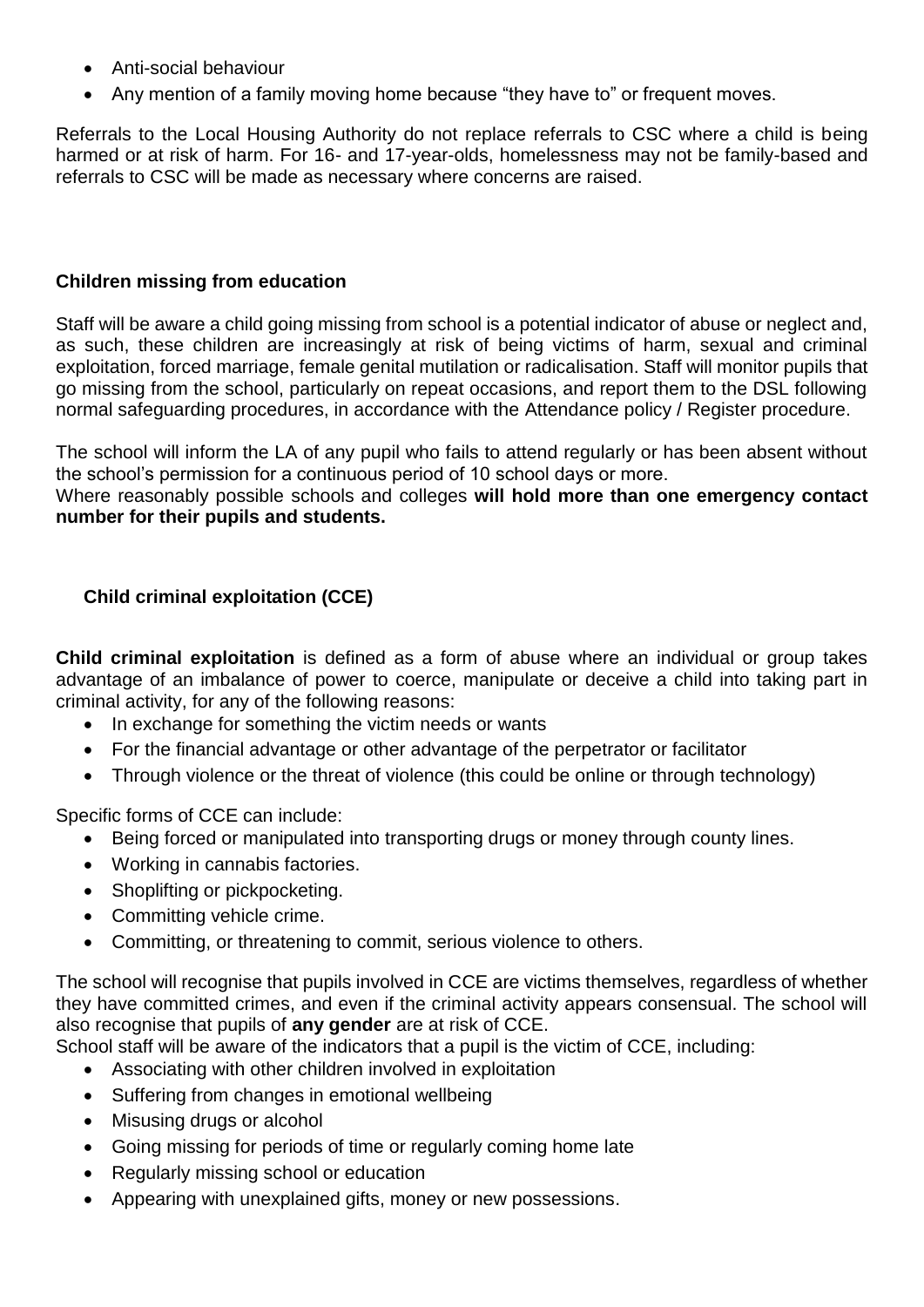Criminal exploitation of children can include **County Lines**. This is a geographically widespread form of harm that is a typical feature of county lines criminal activity: drug networks or criminal networks / gangs groom and exploit children and young people to carry drugs and money into one or more areas. Key to identifying potential involvement in county lines are missing episodes, when the victim may have been trafficked or the purpose of transporting drugs and a referral to the [National Referral Mechanism](https://www.gov.uk/government/publications/human-trafficking-victims-referral-and-assessment-forms/guidance-on-the-national-referral-mechanism-for-potential-adult-victims-of-modern-slavery-england-and-wales#what-the-national-referral-mechanism-is) should be considered in addition to normal safeguarding procedures.

As well as the general indicators for CCE, school staff will be aware of the specific indicators that a pupil may be involved in county lines, including:

- Going missing and subsequently being found in areas away from their home.
- Having been the victim or perpetrator of serious violence, e.g. knife crime.
- Receiving requests for drugs via a phone line, moving drugs, collecting money
- Being found in accommodation they have no connection
- Owing a 'debt bond' to their exploiters
- Having their bank account used to facilitate drug dealing.

## **Child sexual exploitation (CSE)**

**Child sexual exploitation** is defined as a form of sexual abuse where an individual or group takes advantage of an imbalance of power to coerce, manipulate or deceive a child into sexual activity, for any of the following reasons:

- In exchange for something the victim needs or wants
- For the financial advantage, increased status or other advantage of the perpetrator or facilitator
- Through violence or the threat of violence, this could be online or through technology.

The school will recognise that CSE can occur over time or be a one-off occurrence, and may happen without the pupil's immediate knowledge, e.g. through others sharing videos or images of them on social media. The school will recognise that CSE can affect any pupil who has been coerced into engaging in sexual activities, even if the activity appears consensual; this includes pupils aged 16 and above who can legally consent to sexual activity. The school will also recognise that pupils may not realise they are being exploited and they believe they are in a genuine romantic relationship. School staff will be aware of the key indicators that a pupil is the victim of CSE, including:

- Appearing with unexplained gifts, money or new possessions.
- Associating with other children involved in exploitation.
- Suffering from changes in emotional wellbeing.
- Misusing drugs or alcohol.
- Going missing for periods of time or regularly coming home late.
- Regularly missing school or education or not taking part.
- Having older boyfriends or girlfriends.
- Suffering from sexually transmitted infections.
- Displaying sexual behaviours beyond expected sexual development.
- Becoming pregnant.

Where CSE, or the risk of it, is suspected, staff will discuss the case with the DSL. If after discussion a concern remains, local safeguarding procedures will be triggered.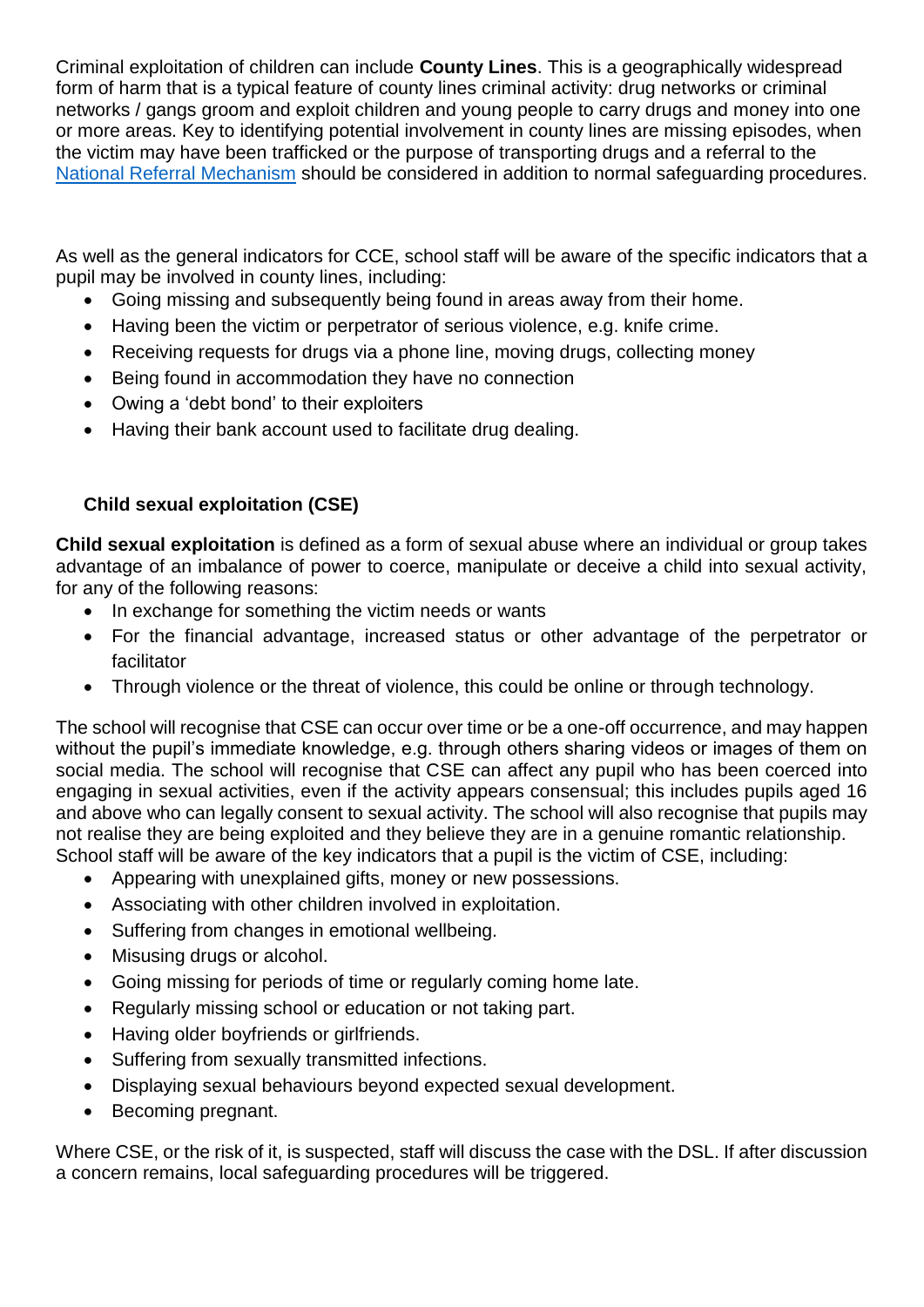## **Modern slavery**

**Modern slavery** encompasses human trafficking and slavery, servitude, and forced or compulsory labour. This can include CCE, CSE, and other forms of exploitation.

All staff will be aware of and alert to the signs that a pupil may be the victim of modern slavery. Staff will also be aware of the support available to victims of modern slavery and how to refer them to the National Referral Mechanism. (From The Modern Slavery Act 2015, Section 52) The public authority (including schools) bears this obligation where it has 'reasonable grounds to believe that a person may be a victim of slavery or human trafficking'.

## **FGM**

**FGM** is defined as all procedures involving the partial or total removal of the external female genitalia or other injury to the female genital organs. FGM is illegal in the UK and a form of child abuse with long-lasting harmful consequences.

All staff will be alert to the possibility of a pupil being at risk of FGM, or already having suffered FGM. If staff are worried about someone who is at risk of FGM or who has been a victim of FGM, they are required to share this information with CSC and/or the police. The school's procedures relating to managing cases of FGM and protecting pupils will reflect multi-agency working arrangements.

As outlined in Section 5B of the Female Genital Mutilation Act 2003 (as inserted by section 74 of the Serious Crime Act 2015), teachers are **legally required** to report to the police any discovery, whether through disclosure by the victim or visual evidence, of FGM on a pupil under the age of 18. Teachers failing to report such cases may face disciplinary action. Teachers will not examine pupils, and so it is rare that they will see any visual evidence, but they must personally report to the police where an act of FGM appears to have been carried out. Unless the teacher has a good reason not to, they should also consider and discuss any such case with the DSL and involve CSC as appropriate. **NB:** This does not apply to any suspected or at-risk cases, nor if the individual is over the age of 18. In such cases, local safeguarding procedures will be followed.

All staff will be aware of the indicators that pupils may be at risk of FGM. While some individual indicators they may not indicate risk, the presence of two or more indicators could signal a risk to the pupil. It is important to note that the pupil may not yet be aware of the practice or that it may be conducted on them, so staff will be sensitive when broaching the subject.

Indicators that a pupil may be at heightened risk of undergoing FGM include:

- The socio-economic position of the family and their level of integration into UK society
- The pupil coming from a community known to adopt FGM
- Any girl with a mother or sister who has been subjected to FGM
- Any girl withdrawn from PSHE
- Travel abroad or a long holiday with relatives to a country known to practise FSM.

FGM is included in the definition of **honour-based' abuse (HBA)** which involves crimes that have been committed to defend the honour of the family and/or community. All forms of HBA are forms of abuse and will be treated and escalated as such. Staff will be alert to the signs of HBA, including concerns that a child is at risk of HBA, or has already suffered from HBA, and will consult with the DSL who will activate local safeguarding procedures if concerns arise.

## **Forced marriage**

**Forced marriage** is defined as a marriage that is entered into without the full and free consent of one or both parties, and where violence, threats or any other form of coercion is used to cause a person to enter into the marriage. Threats can be physical, emotional, or psychological. A lack of full and free consent can be where a person does not consent or where they cannot consent, e.g. due to some forms of SEND. Forced marriage is a crime in the UK and a form of HBA.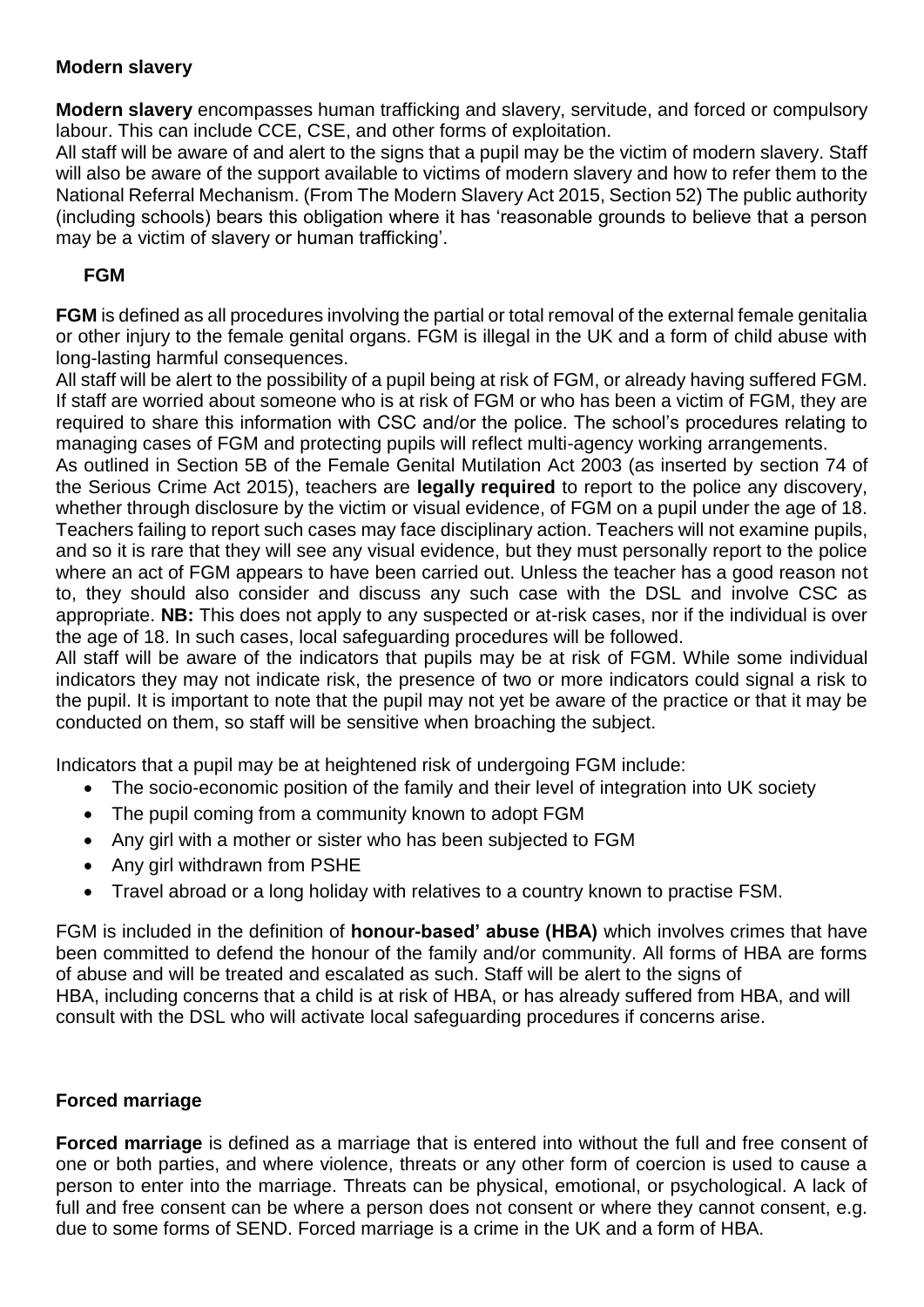Staff who have any concerns regarding a pupil who may have undergone, is currently undergoing, or is at risk of forced marriage will speak to the DSL and local safeguarding procedures will be followed – this could include referral to CSC, the police or the Forced Marriage Unit

## **Extremism & Radicalisation**

**Extremism** refers to the vocal or active opposition to fundamental British values, including democracy, the rule of law, individual liberty, and the mutual respect and tolerance of different faiths and beliefs. Extremism also includes calling for the death of members of the armed forces. **Radicalisation** refers to the process by which a person comes to support terrorism and extremist ideologies associated with terrorist groups.

**Terrorism** refers to an action that endangers or causes serious violence to a person or people, serious damage to property, or seriously interferes with or disrupts an electronic system. The use or threat of these actions must be designed to influence the government or intimidate the public, and be made for the purpose of advancing a political, religious or ideological cause.

Protecting pupils from the risk of radicalisation is part of the school's wider safeguarding duties. The school will actively assess the risk of pupils being radicalised and drawn into extremism and/or terrorism. Staff will be alert to changes in pupils' behaviour which could indicate that they may need help or protection. Staff will use their professional judgement to identify pupils who may be at risk of radicalisation and act appropriately, which may include contacting the DSL or making a Prevent referral. The school will work with local safeguarding arrangements as appropriate.

The school will ensure that they engage with parents and families, as they are in a key position to spot signs of radicalisation. In doing so, the school will assist and advise family members who raise concerns and provide information for support mechanisms. Any concerns over radicalisation will be discussed with the pupil's parents, unless the school has reason to believe that the child would be placed at risk as a result.

The DSL will undertake Prevent awareness training to be able to provide advice and support to other staff on how to protect pupils against the risk of radicalisation. The DSL will hold formal training sessions with all members of staff to ensure they are aware of the risk indicators and their duties regarding preventing radicalisation.

PCHSC Online Safety Policy will ensure the safety of children by ensuring they cannot access terrorist and extremist material when using the internet and that suitable filtering software is in place

DSLs understand when it is appropriate to make a referral to the Channel Panel and are aware of how to do so



#### **The Prevent duty**

Under section 26 of the Counter-Terrorism and Security Act 2015, all schools are subject to a duty to have "due regard to the need to prevent people from being drawn into terrorism", known as **the Prevent duty,** forming part of the school's wider safeguarding obligations.

PCHSC will ensure that ALL Staff, Governors and volunteers are informed and have 'due regard to the need to prevent people from being drawn into terrorism', known as the 'Prevent Duty.'

Jenny Bayliss Deputy Headteacher and Designated Safeguarding Lead is the Prevent Lead. A Prevent duty risk assessment completed in 2019 and last reviewed August 2021.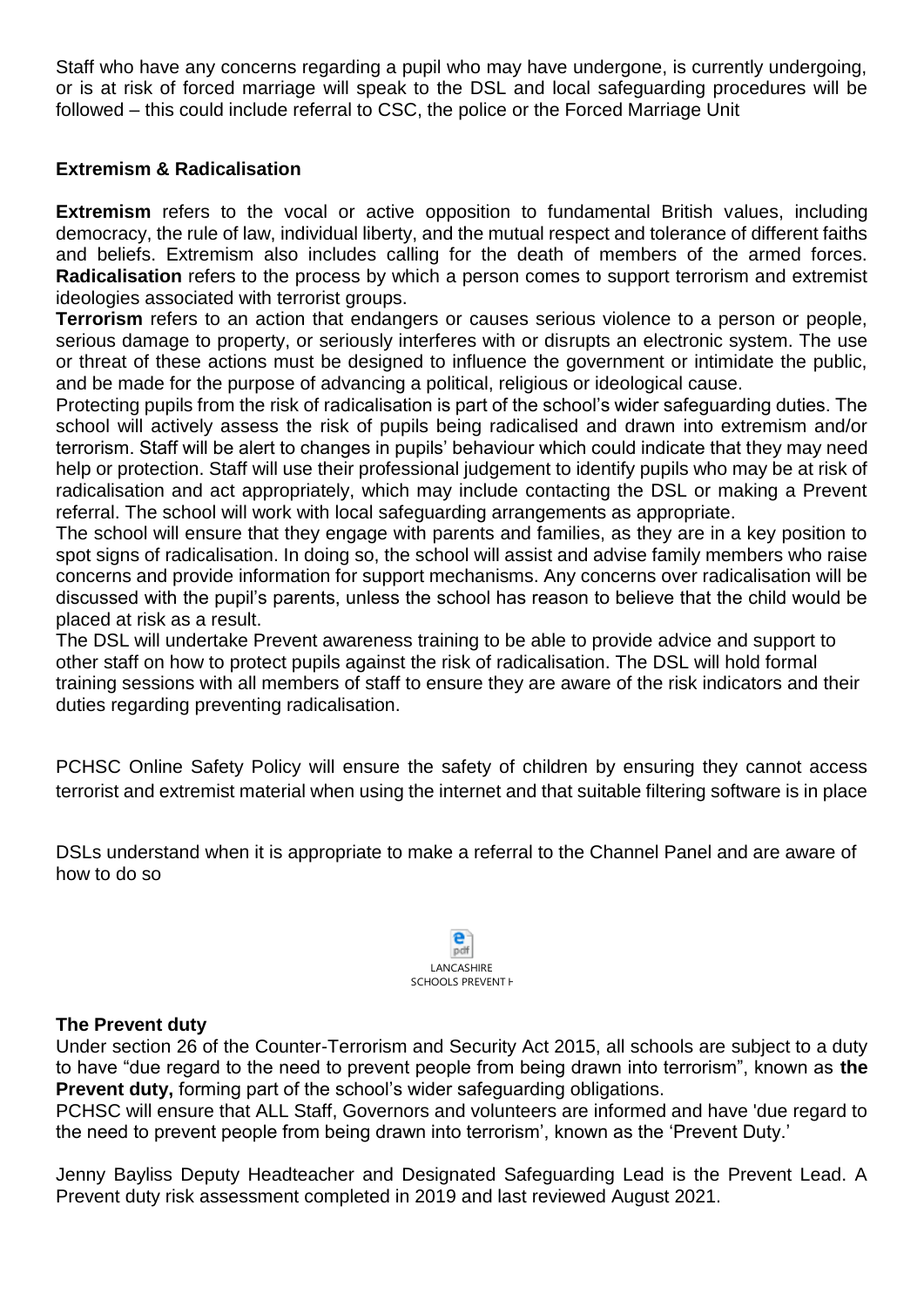#### **Private fostering**

Where a period of UK homestay lasts 28 days or more for a child aged under 16, or under 18 for a child with SEND, this may amount to private fostering under the Children Act 1989. Where the school becomes aware of a pupil being privately fostered, they will notify the LA as soon as possible to allow the LA to conduct any necessary checks.

#### **Pupils with family members in prison**

Pupils with a family member in prison will be offered bespoke support appropriate to their needs.

#### **Peer-on-peer abuse including sexualised abuse**

**Peer-on-peer abuse** is defined as abuse between children.

PCHSC has a **zero-tolerance approach to abuse**, including peer-on-peer abuse.

PCHSC will refer to specific guidance in Keeping Children Safe in Education Part Five: Child on Child Sexual Violence and Sexual Harassment and Lancashire Procedures. [5.31 Peer Abuse](https://panlancashirescb.proceduresonline.com/chapters/p_peer_abuse.html)  [\(proceduresonline.com\)](https://panlancashirescb.proceduresonline.com/chapters/p_peer_abuse.html)

All staff will be aware that peer-on-peer abuse can occur between pupils of any age and gender, both inside and outside of school, as well as online. All staff will be aware of the indicators of peeron-peer abuse, how to identify it, and how to respond to reports. All staff will also recognise that even if no cases have been reported, this is not an indicator that peer-on-peer abuse is not occurring. All staff will speak to the DSL if they have any concerns about peer-on-peer abuse.

All staff will understand the importance of challenging inappropriate behaviour between peers, and will not tolerate abuse as "banter" or "part of growing up".

Peer-on-peer abuse can be manifested in many different ways, including:

- Bullying, including cyberbullying and prejudice-based or discriminatory bullying.
- Abuse in intimate personal relationships between peers.
- Physical abuse this may include an online element which facilitates, threatens and/or encourages physical abuse.
- Sexual violence this may include an online element which facilitates, threatens and/or encourages sexual violence.
- Sexual harassment, including online sexual harassment, which may be standalone or part of a broader pattern of abuse.
- Causing someone to engage in sexual activity without consent.
- The consensual and non-consensual sharing of nude and semi-nude images and/or videos.
- Upskirting.
- Initiation- and hazing-type violence and rituals, which can include activities involving harassment, abuse or humiliation used as a way of initiating a person into a group, and may also include an online element.

All staff will be clear as to the school's policy and procedures regarding peer-on-peer abuse and the role they have to play in preventing it and responding where they believe a child may be at risk from it.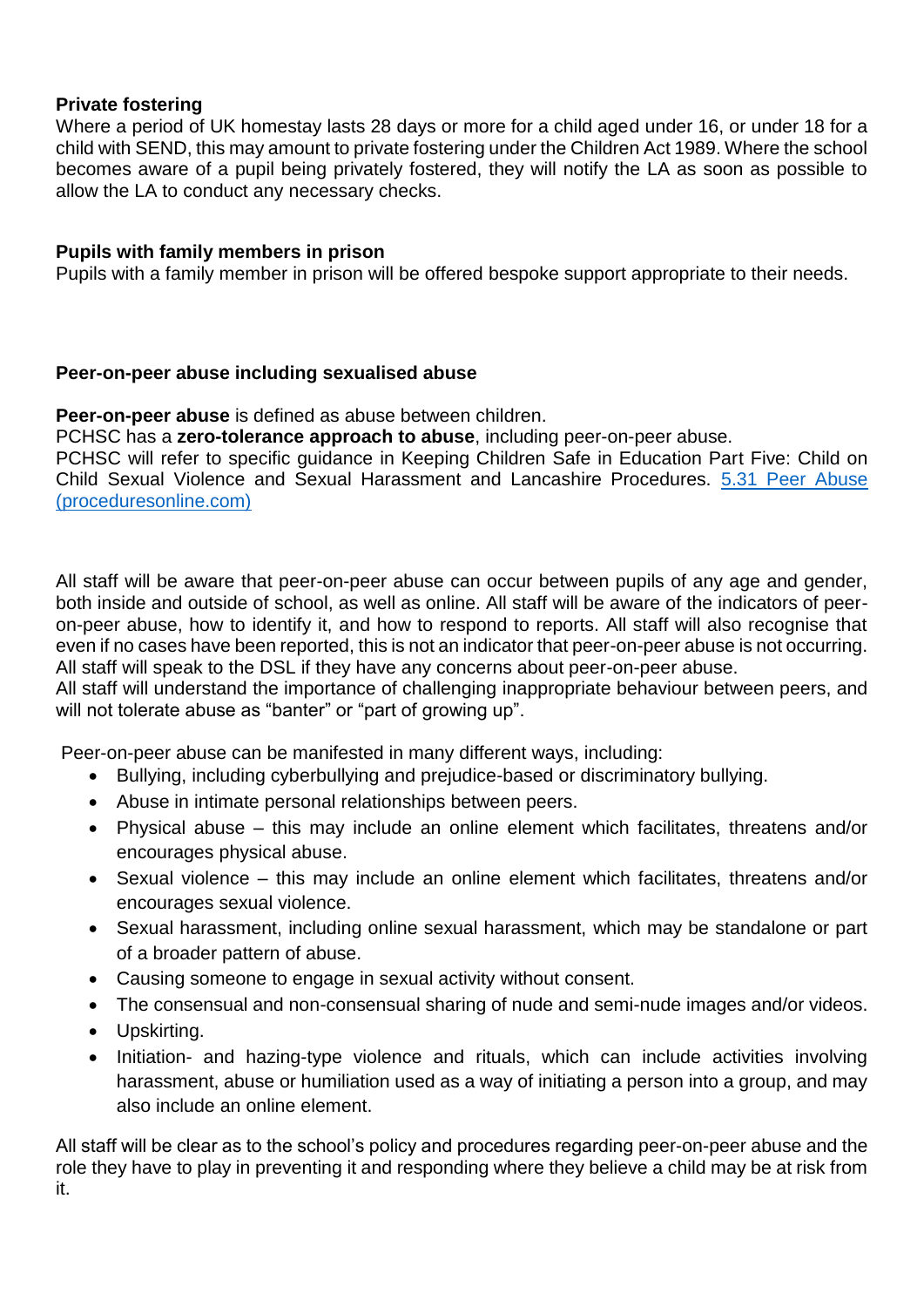All staff will be made aware of the heightened vulnerability of the pupils at PCHSC all of whom have SEND, and evidence suggests are more likely to be abused than their peers.

Staff will not assume that possible indicators of abuse relate to the pupil's SEND and will always explore indicators further.

All staff will be made aware of the heightened vulnerability of LGBTQ+ pupils, who evidence suggests are also more likely to be targeted by their peers. In some cases, pupils who are perceived to be LGBTQ+, regardless of whether they are LGBTQ+, can be just as vulnerable to abuse as LGBTQ+ pupils.

The school's response to sexual violence and sexual harassment between pupils of the same sex will be equally as robust as it is for incidents between children of the opposite sex.

Pupils will be made aware of how to raise concerns or make a report and how any reports will be handled.

This includes the process for reporting concerns about friends or peers. Pupils will also be reassured that they will be taken seriously, be supported, and kept safe.

The school's procedures for managing allegations of peer-on-peer abuse are outlined in the Positive relationships, behaviour and SEMH policy. Staff will follow these procedures, as well as the procedures outlined in the school's online safety Policy, Anti-Bullying Policy and Exclusion Policy, where relevant

PCHSC and the DSL will consider:

- the wishes of the victim in terms of how they want to proceed
- the nature of the alleged incident
- the ages of the children involved
- the development stages of the children involved
- any power imbalance between the children
- is the incident a one-off or a sustained pattern of abuse
- are there ongoing risks to the victim, other children, school or college staff
- contextual safeguarding issues.
- Following a report of sexual violence, the designated safeguarding lead (or deputy) will make an immediate risk and needs assessment, considering:
- the victim
- the alleged perpetrator
- all other children (and if appropriate adult students and staff).
- Risk assessments will be recorded and kept under review as a minimum termly.



Risk Management PlaManagement Plans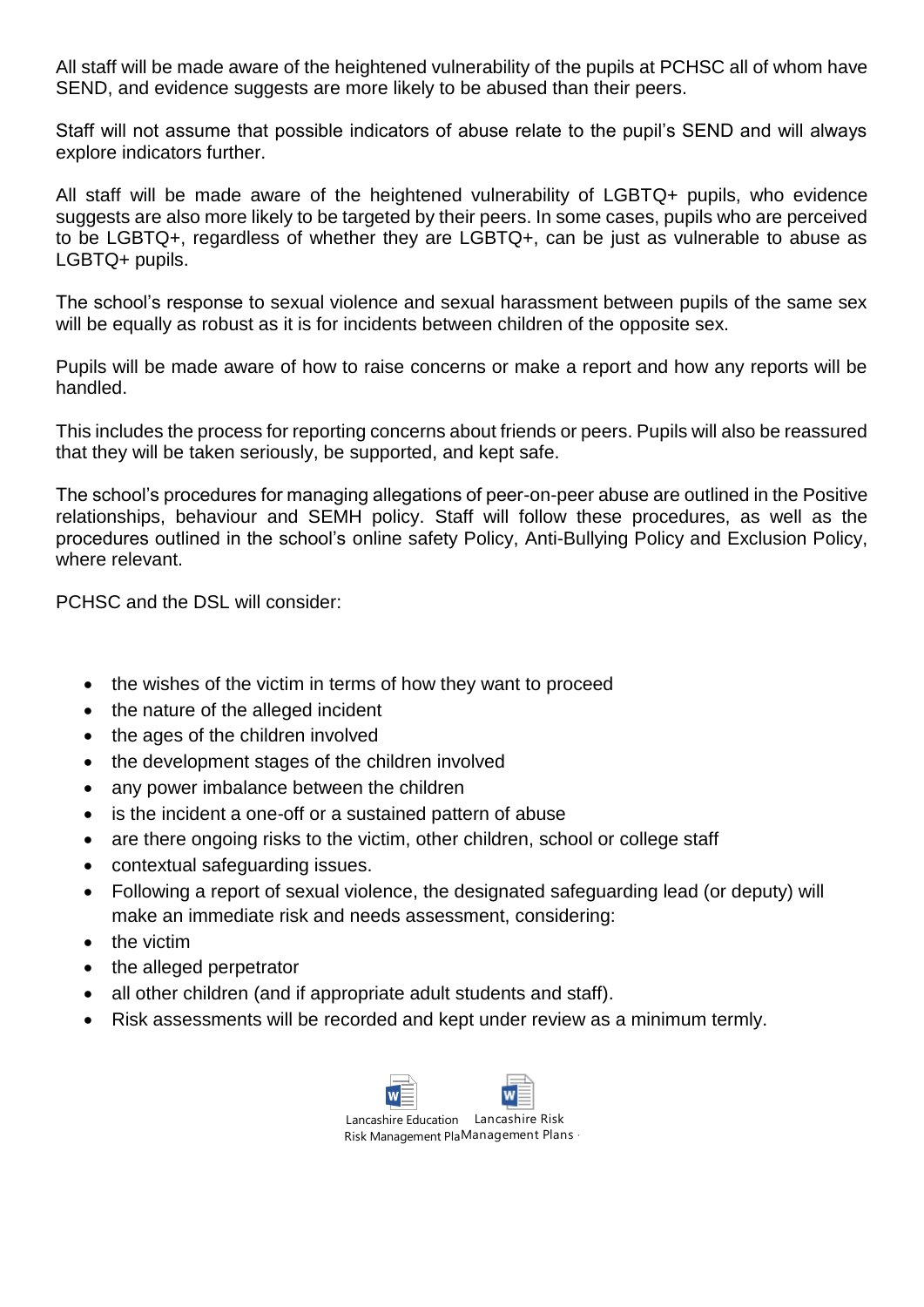#### **Serious violence**

Through training, all staff will be made aware of the indicators which may signal a pupil is at risk from, or is involved with, serious violent crime. These indicators include, but are not limited to:

- Increased absence from school.
- A change in friendships.
- Relationships with older individuals or groups.
- A significant decline in academic performance.
- Signs of self-harm.
- A significant change in wellbeing.
- Signs of assault.
- Unexplained injuries.
- Unexplained gifts or new possessions.

Staff will be made aware of some of the most significant risk factors that could increase a pupil's vulnerability to becoming involved in serious violence. These risk factors include, but are not limited to:

- Being male.
- Having been frequently absent from school.
- Having been permanently excluded from school.
- Having experienced child maltreatment or trauma.
- Having been involved in offending, such as theft or robbery.
- Staff members who suspect a pupil may be vulnerable to, or involved in, serious violent crime will immediately report their concerns to the DSL.

## **Online safety and personal electronic devices**

PCHSC will adhere to the Online Safety Policy at all times and is committed to keeping children safe online.

As part of a broad and balanced curriculum, all pupils will be made aware of online risks and taught how to stay safe online.

The school will ensure that suitable filtering systems are in place on ICT equipment to prevent children accessing inappropriate material. This system will be monitored and reviewed with any inappropriate behaviours or searches being followed up appropriately.

Further information regarding the school's approach to online safety can be found in the Online Safety Policy.

When school become aware of an online safety issue that has occurred outside of school, it is managed in accordance with the school Online Safety Policy

## **Personal electronic devices**

The use of personal electronic devices, including mobile phones and cameras, by staff and pupils is closely monitored by the school, in accordance with the Acceptable Behaviour Policy (ABP) and Staff Code of Conduct

Where photographs and videos will involve pupils who are CLA, adopted pupils, or pupils for whom there are security concerns, the Headteacher will liaise with the DSL to determine the steps involved. The DSL will, in known cases of pupils who are CLA or who have been adopted, liaise with the pupils' social workers, carers or adoptive parents to assess the needs and risks associated with the pupils.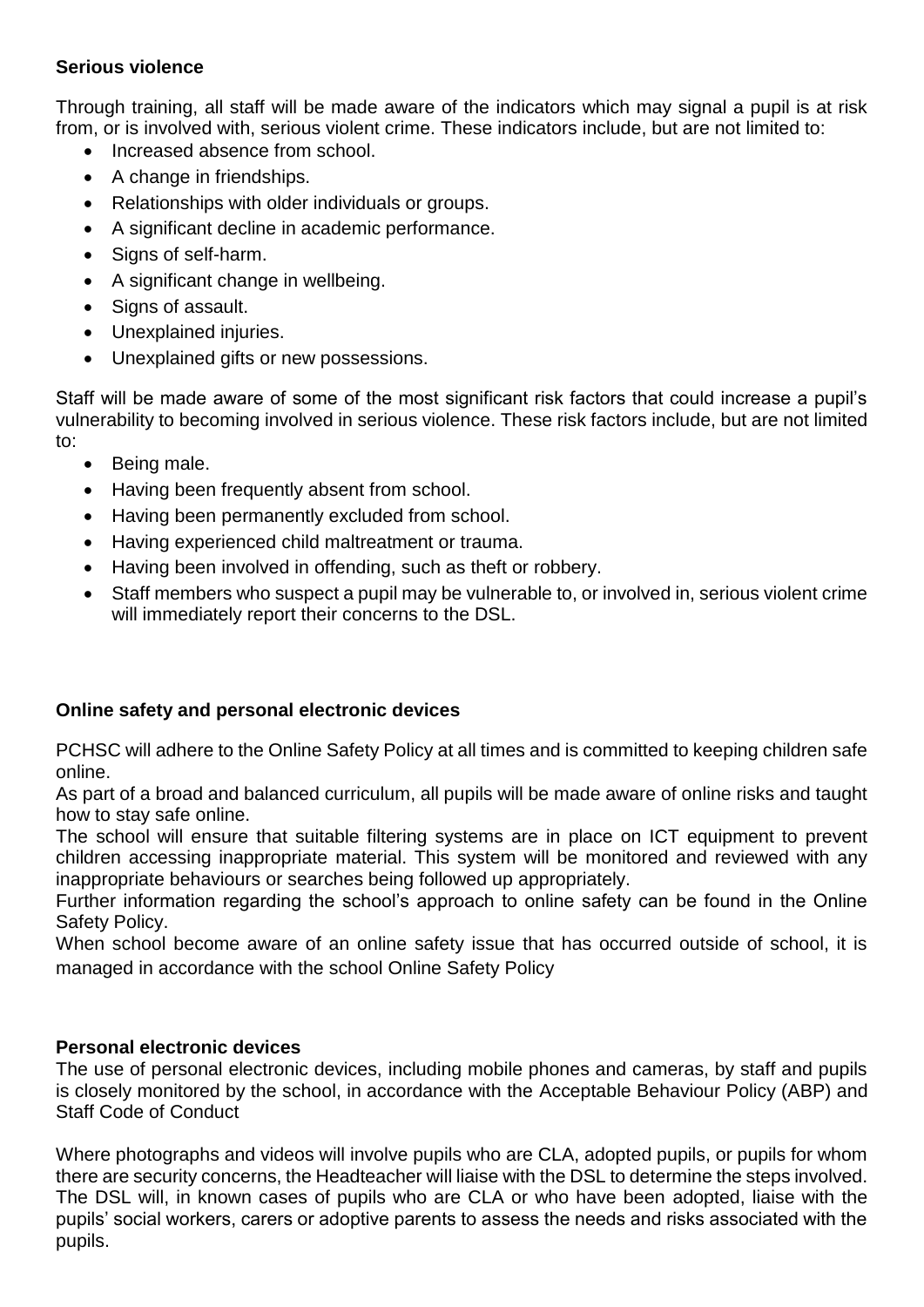Staff will report any concerns about pupils' or other staff members' use of personal electronic devices to the DSL, following the appropriate procedures. PCHSC is committed to keeping pupils safe by ensuring that electronic devices such as cameras, phones and tablets are used in an appropriate manner.

School will therefore ensure that:

•parental consent is obtained to take and use photographs and/or videos of children, for use in school, to market the school or to share on social media / internet

•staff, visitors, volunteers and students do not use their own mobile phones or devices to take or record any images of children.

## **Upskirting**

Under the Voyeurism (Offences) Act 2019, it is an offence to operate equipment for the purpose of Upskirting. **"**Operating equipment" includes enabling, or securing, activation by another person without that person's knowledge, e.g. a motion-activated camera.

Upskirting will not be tolerated by the school. Any incidents of upskirting will be reported to the DSL, who will then decide on the next steps to take, which may include police involvement.

## **Sexting and the sharing of indecent images**

Sexting is defined as the production and/or sharing of sexual photos and videos of and by young people who are under the age of 18. (UKCCIS, 2016), It includes nude or nearly nude images and/or sexual acts. It is also referred to as 'youth produced sexual imagery'. 'Sexting' does not include the sharing of sexual photos and videos of under-18 year olds with or by adults. This is a form of child sexual abuse and must be referred to the police.

The school will ensure that staff are aware to treat the sharing of indecent images, including through sexting, as a safeguarding concern.

Staff will receive appropriate training regarding child sexual development and will understand the difference between sexual behaviour that is considered normal and expected for the age of the pupil, and sexual behaviour that is inappropriate and harmful. Staff will receive appropriate training around how to deal with instances of sexting in the school community, including understanding motivations, assessing risks posed to pupils depicted in the images, and how and when to report instances of sexting.

Staff will be aware that creating, possessing, and distributing indecent imagery of children is a criminal offence, regardless of whether the imagery is created, possessed, and distributed by the individual depicted; however, staff will ensure that pupils are not unnecessarily criminalised.

Where a member of staff becomes aware of an incidence of sexting that involves indecent images of a pupil, they will refer this to the DSL as soon as possible. Where a pupil confides in a staff member about the circulation of indecent imagery, depicting them or someone else, the staff member will:

- Refrain from viewing, copy, printing, sharing, storing or saving the imagery.
- Tell the DSL immediately if they accidentally view an indecent image and seek support.
- Explain to the pupil that the incident will need to be reported.
- Respond positively to the pupil without blaming or shaming anyone involved, and reassuring them that they can receive support from the DSL.
- Report the incident to the DSL.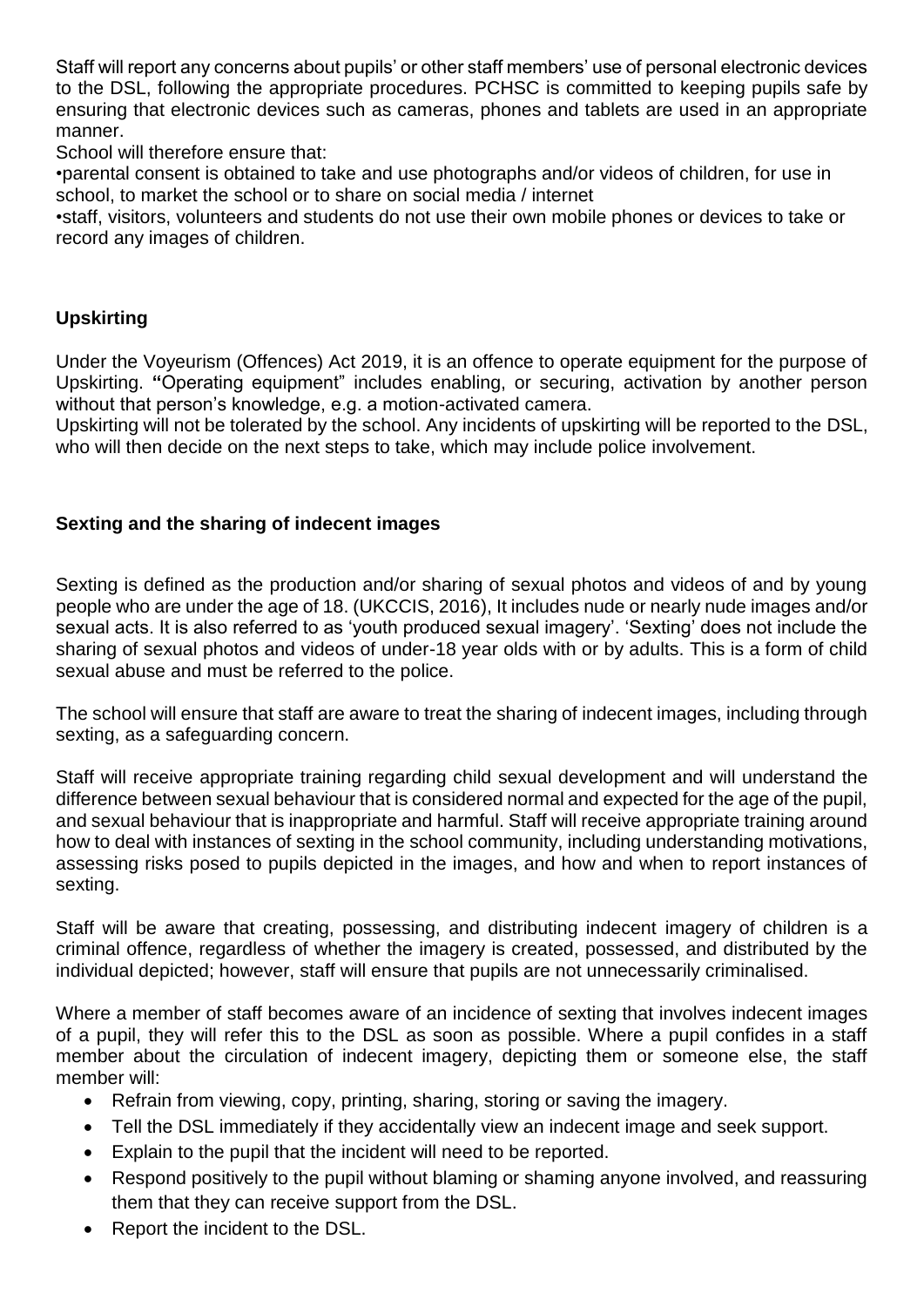The DSL will attempt to understand what the image contains **without viewing it** and the context surrounding its creation and distribution – they will categorise the incident into one of two categories:

- **Aggravated:** incidents which involve additional or abusive elements beyond the creation and distribution of indecent images of pupils, including where there is an adult involved, where there is an intent to harm the pupil depicted, or where the images are used recklessly.
- **Experimental:** incidents involving the creation and distribution of indecent images of pupils where there is no adult involvement or apparent intent to cause harm or embarrassment to the pupil.

Where it is necessary to view the imagery, e.g. if this is the only way to make a decision about whether to inform other agencies, the DSL should:

- Discuss this decision with the Headteacher or member of the SLT.
- Ensure the image is, where possible, viewed by someone of the same sex as the individual depicted.
- Ensure viewing takes place on school premises and with another member of staff present in the room – this staff member does not need to view the imagery.
- Record how and why the decision was made to view the imagery in accordance with the Records Management Policy.

Where the incident is categorised as 'aggravated', the situation will be managed in line with the school's Peer-on-Peer Abuse procedure. Where the incident is categorised as 'experimental', the pupils involved are supported to understand the implications of sharing indecent imagery and to move forward from the incident. Where there is reason to believe that indecent imagery being circulated will cause harm to a pupil, the DSL escalates the incident to CSC. Where indecent imagery of a pupil has been shared publicly, the DSL will work with the pupil to report imagery to sites on which it has been shared and will reassure them of the support available.

## **Context of safeguarding incidents**

Safeguarding incidents can occur outside of school and can be associated with outside factors. All staff, particularly the DSL and deputy DSL(s), will always consider the context of safeguarding incidents. Assessment of pupils' behaviour will consider whether there are wider environmental factors that are a threat to their safety and/or welfare. The school will provide as much contextual information as possible when making referrals to CSC or external agencies.

## **Pupils with SEND**

When managing safeguarding in relation to pupils with SEND, staff will be aware of the following:

- Pupils with SEND or disabilities are nearly 4 times more likely to be a victim of abuse
- Certain indicators of abuse, such as behaviour, mood and injury, may relate to the pupil's disability without further exploration; however, it should never be assumed that a pupil's indicators relate only to their disability
- Pupils with SEND can be disproportionally impacted by issues such as bullying, without outwardly showing any signs
- Communication barriers may exist, as well as difficulties in overcoming these barriers

At PCHSC when reporting concerns or making referrals for our pupils, all of whom have SEND, the above factors will always be taken into consideration.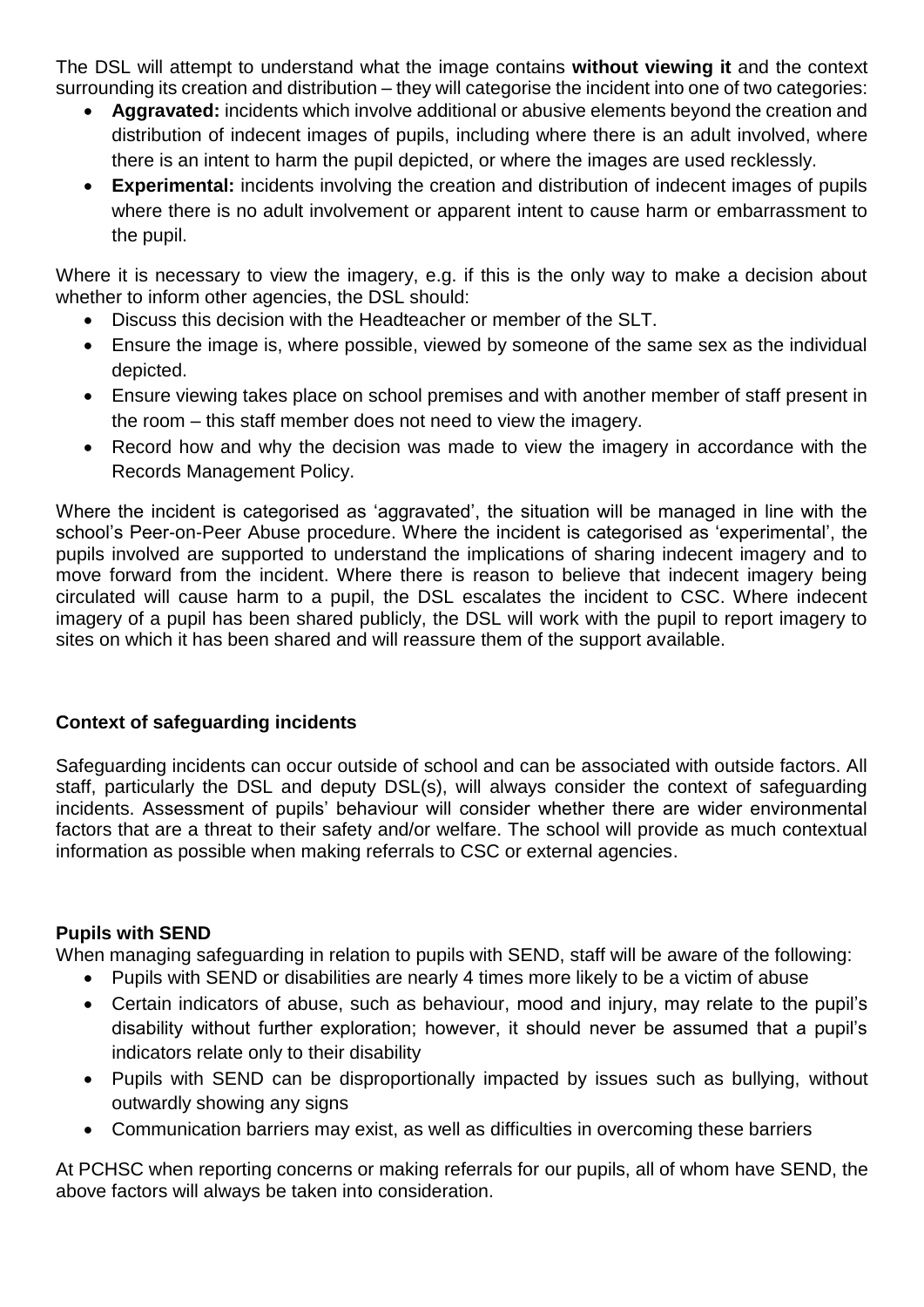#### **Extracurricular activities and clubs**

Extra-curricular activities and clubs hosted by external bodies, e.g. charities or companies, will work in collaboration with the school to effectively safeguard pupils and adhere to local safeguarding arrangements.

Staff and volunteers running extracurricular activities and clubs are aware of their safeguarding responsibilities and promote the welfare of pupils. Paid and volunteer staff understand how they should respond to child protection concerns and how to make a referral to CSC or the police, if necessary.

All national governing bodies of sport that receive funding from either Sport England or UK Sport must aim to meet the Standards for Safeguarding and Protecting Children in Sport.

#### **Alternative provision**

The school will remain responsible for a pupil's welfare during their time at an alternative provider. When placing a pupil with an alternative provider, the school will obtain written confirmation that the provider has conducted all relevant safeguarding checks on staff.

#### **Work experience**

Where the school has pupils conduct work experience at the school, an enhanced DBS check will be obtained if the pupil is over the age of 16 and is deemed to be in regulated activity.

#### **11. Managing referrals**

All staff members, in particular the DSL, will be aware of the LA's arrangements in place for managing referrals. The DSL will provide staff members with clarity and support where needed. When making a referral to CSC or other external agencies, information will be shared in line with confidentiality requirements and will only be shared where necessary to do so.

The DSL will work alongside external agencies, maintaining continuous liaison, including multiagency liaison where appropriate, in order to ensure the wellbeing of the pupils involved. The DSL will work closely with the police to ensure the school does not jeopardise any criminal proceedings, and to obtain help and support as necessary.

Where a pupil has been harmed or is in immediate danger or at risk of harm, the referrer will be notified of the action that will be taken within one working day of a referral being made. Where this information is not forthcoming, the referrer will contact the assigned social worker for more information.

The school will not wait for the start or outcome of an investigation before protecting the victim and other pupils: this applies to criminal investigations as well as those made by CSC. Where CSC decide that a statutory investigation is not appropriate, the school will consider referring the incident again if it is believed that the pupil is at risk of harm. Where CSC decide that a statutory investigation is not appropriate and the school agrees with this decision, the school will consider the use of other support mechanisms, such as early help and pastoral support.

At all stages of the reporting and referral process, the pupil will be informed of the decisions made, actions taken and reasons for doing so. Discussions of concerns with parents will only take place where this would not put the pupil or others at potential risk of harm. The school will work closely with parents to ensure that the pupil, as well as their family, understands the arrangements in place, such as in-school interventions, is effectively supported, and knows where they can access additional support.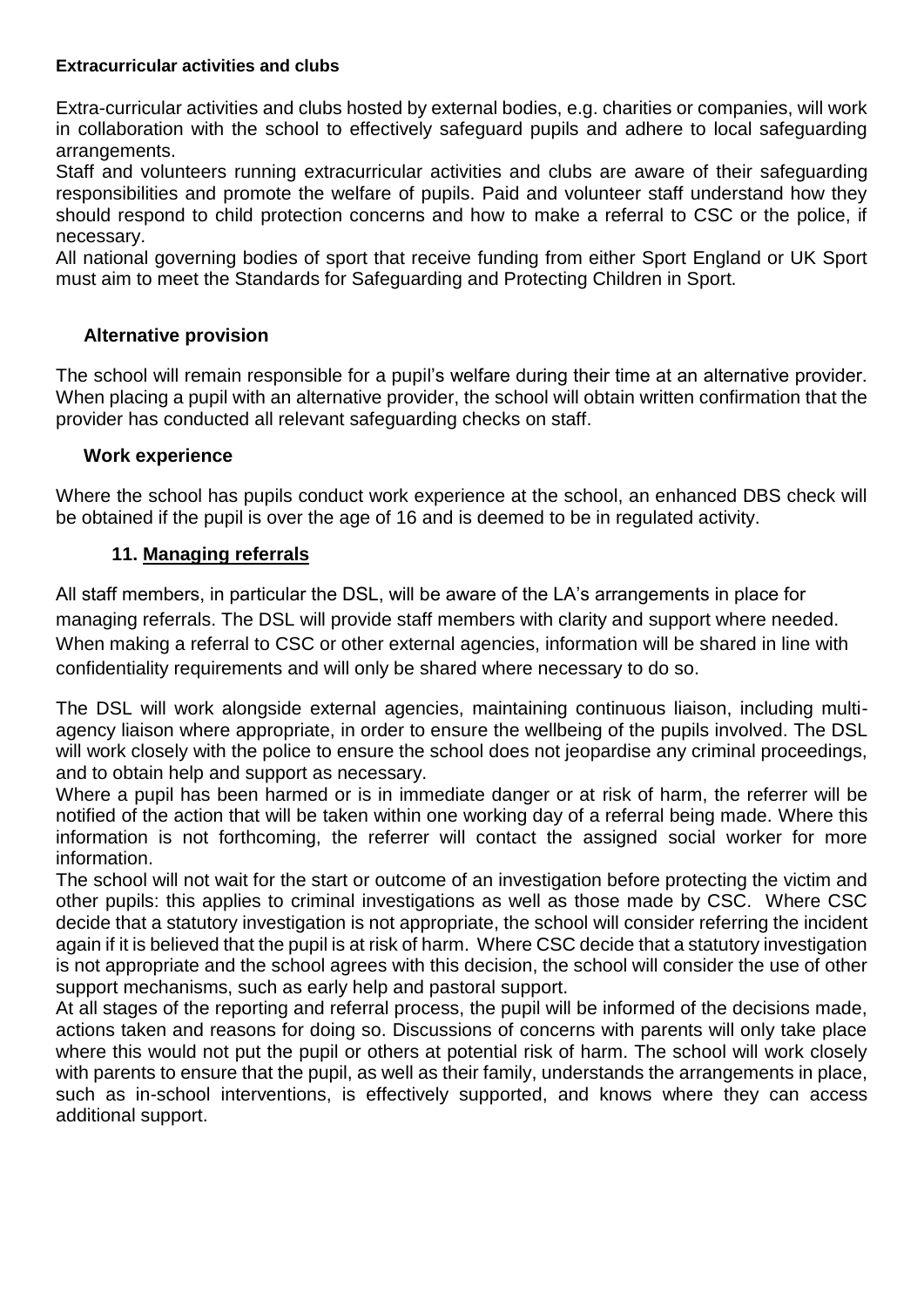## **11.Concerns about staff and safeguarding practices**

If a staff member has concerns about another member of staff (including supply staff and volunteers), it will be raised with the Headteacher **or in the case of low-level concerns, the DSL.** 

If the concern is with regards to the Headteacher, it will be referred to the chair of governors. Any concerns regarding the safeguarding practices at the school will be raised with the SLT, and the necessary whistleblowing procedures will be followed, as outlined in the Whistleblowing Policy. If a staff member feels unable to raise an issue with the SLT, they should access other whistleblowing channels such as the NSPCC whistleblowing helpline (0800 028 0285).

## **Allegations of abuse against staff**

There are clear policies in line with those from the CSAP (Children's Safeguarding Assurance Partnership) for dealing with allegations against people who work with children.

All allegations against staff, supply staff, volunteers and contractors will be managed in line with the school's Whistleblowing Policy – a copy of which will be provided to, and understood by, all staff. The school will ensure all allegations against staff, including those who are not employees of the school, are dealt with appropriately and that the school liaises with the relevant parties.

When managing allegations against staff, the school will recognise the distinction between allegations that meet the harms threshold and allegations that do not, also known as "low-level concerns". Allegations that meet the harms threshold include instances where staff have:

- Behaved in a way that has harmed a child, or may have harmed a child.
- Committed or possibly committed a criminal offence against or related to a child.
- Behaved towards a child in a way that indicates they may pose a risk of harm to children.
- Behaved, or may have behaved, in a way that indicates they may not be suitable to work with children.

All staff at PCHSC are aware of these procedures and aware of the following expectations and protocol:-

- ALL staff and volunteers are aware that they must refer allegations or concerns around staff (including supply staff) conduct to the Headteacher
- ALL staff and volunteers are aware of the requirement to, and process of referring allegations or concerns around the Headteacher to the Chair of Governors and how to contact them
- The Headteacher and/or Chair of Governors will discuss the allegation with the Local Authority Designated Officer (LADO)
- CSAP procedures for dealing with allegations against staff will be followed [http://panlancashirescb.proceduresonline.com/chapters/p\\_allegations.html](http://panlancashirescb.proceduresonline.com/chapters/p_allegations.html)
- ALL staff and volunteers remember that the welfare of the child is paramount and that they have a duty to inform the Headteacher if any adult's conduct gives cause for concern
- **All low-level concerns** surrounding staff or any adult in a position of trust should be reported to the **DSL** or Headteacher.
- ALL staff are aware of the school's Whistle Blowing Policy which enables staff to raise concerns or allegations in confidence and for a sensitive enquiry to take place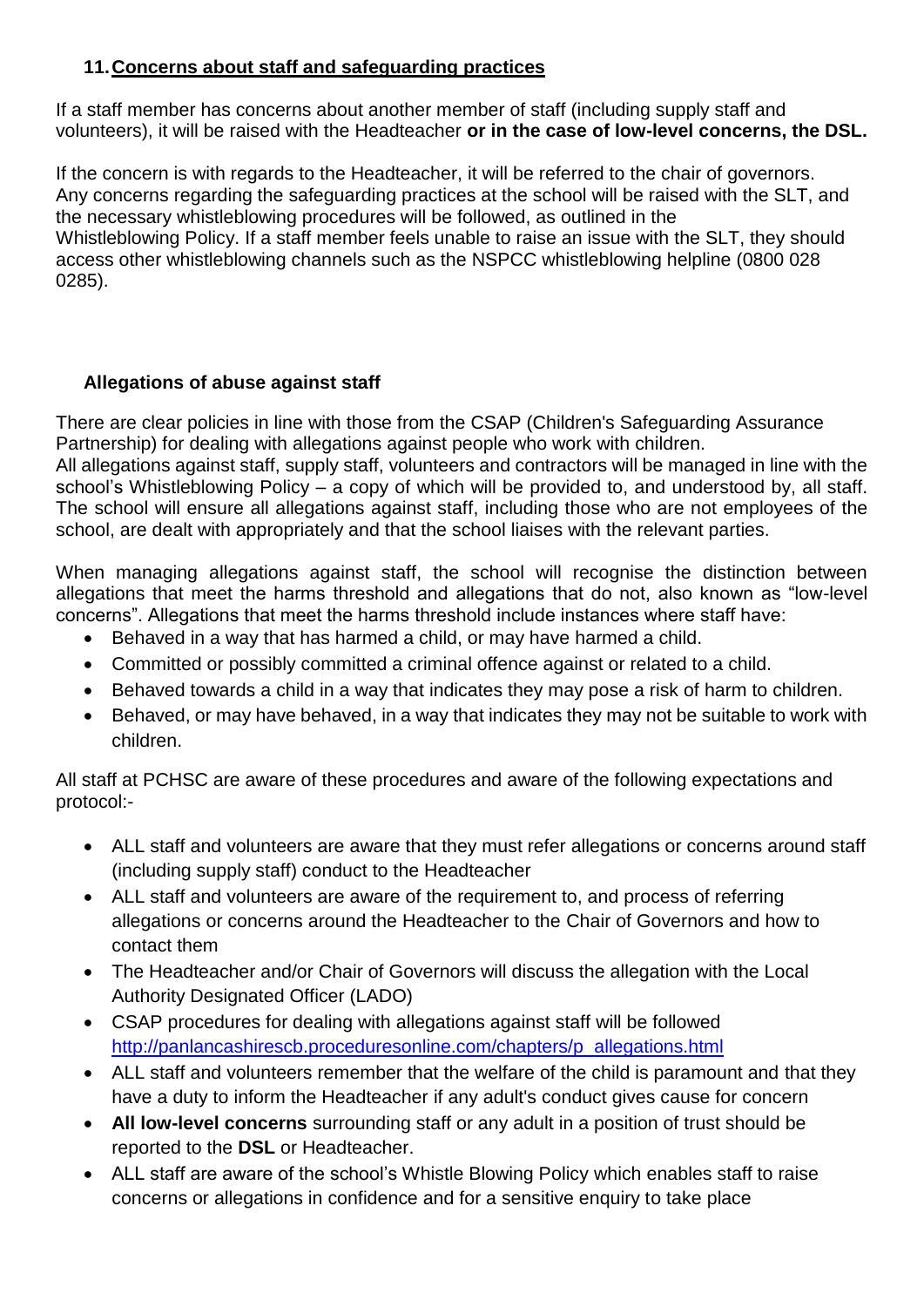- Staff are fully aware of the Guidance for Safer Working Practice May 2019, Staff Code of conduct and Staff Handbook and are aware of professional expectations of their own behaviour and conduct.
- Further information, LADO information and flowchart of how allegations are managed: -



PCHSC recognises that children may make disclosures against someone who is in a position of trust not in the school setting. This may be an adult in a place of worship, a sports coach or a club leader. After ensuring that the child is safe, we recognise that we must refer to the LADO and share information.

#### **Safer recruitment**

**PCHSC** is committed to keeping pupils safe by ensuring that adults who work or volunteer in school are safe to do so. We therefore ensure that:

• Lancashire County Council Human Resources Guidance is adhered to, to ensure that there is a strong reference and commitment to safeguarding during advertisement, selection and recruitment of new staff

An enhanced DBS check with barred list information will be undertaken for all staff members engaged in regulated activity. A person will be considered to be in 'regulated activity' if, as a result of their work, they:

- Are responsible on a daily basis for teaching, training, instructing or the care or supervision of children.
- Regularly work in the school at times when children are on the premises.
- Regularly come into contact with children under 18 years of age.

*(Regular is defined as; at least 3 times in a 30 day period.)*

The DfE's [DBS Workforce Guides](https://www.gov.uk/government/publications/dbs-workforce-guidance) will be consulted when determining whether a position fits the child workforce criteria.

The governing body will conduct the appropriate pre-employment checks for all prospective employees, including internal candidates and candidates who have lived or worked outside the UK. School will ensure that:

- The appropriate DBS and suitability checks will be carried out for all governors, volunteers, and contractors.
- The original DBS certificate is seen for all appointees to the school, even where the on-line DBS system indicates that the check is clear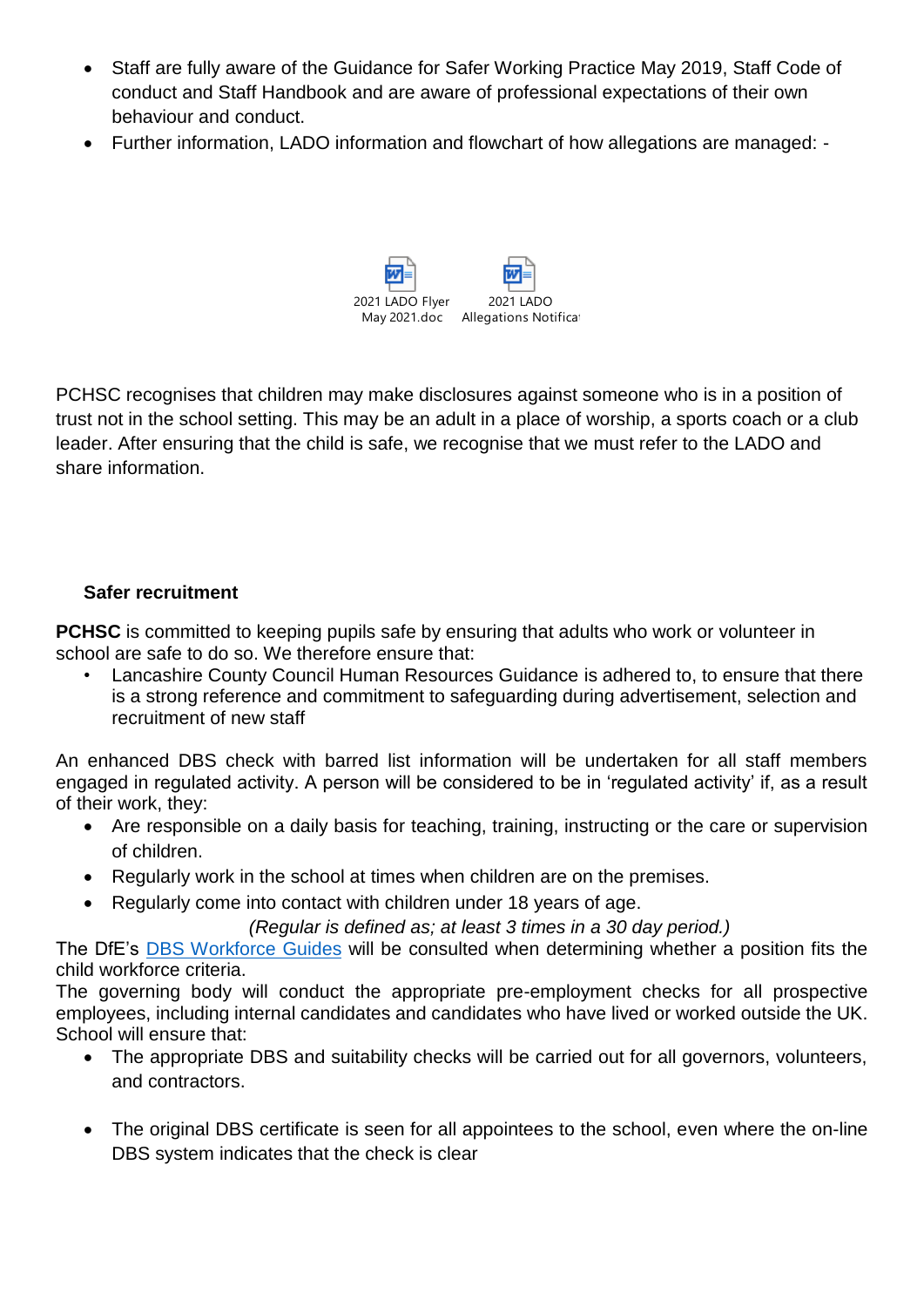- There are sufficient staff/Governors who have undertaken appropriate Safer Recruitment training in the last 5 years to enable at least one person on every recruitment panel to be appropriately trained and there are at least 2 people on each selection panel
- Covering (umbrella) letters will be obtained from agencies and other employers that provide staff to work in school to confirm that appropriate checks have been undertaken. Agencies will be requested to complete the checklist found at Appendix Q of the R&S Guidance.



- Individual identity checks will be undertaken on those staff detailed above to ensure they are employees of the named agency/employer
- A transfer of control agreement will be used where other agencies/organisations use school premises and are not operating under school's safeguarding policies and procedures
- Adults who are involved in the management or provision of child care of children in Early Years, or in out of school provision for children up to 8 years old, will make a declaration that they are not disqualified under the Child Care Act 2006.
- With regard to Disqualification Under the Childcare Act we will adhere to Guidance from [Lancashire County Council Human Resources](file://///CorpData01/LCCUsers4$/vwallace001/My%20Documents/For%20portal/•%09https:/schoolsportal.lancsngfl.ac.uk/view_sp.asp%3fsiteid=4311&pageid=45826&e=e)
- It is good practice to ensure that this declaration is renewed annually for those staff working in a relevant setting and evidenced using the LCC staff confirmation form (May 2021). This form will be retained and stored securely.



- When an issue is declared, advice will be sought from Ofsted about the need to apply for a waiver. If a waiver is necessary, a risk assessment will be carried out and proportionate measures put in place until a waiver has been issued or matters resolved. If it is not resolved, this must be reported:- [disqualification@ofsted.gov.uk](mailto:disqualification@ofsted.gov.uk)
- Advice will be sought from Human Resources, LADO and/or Schools Safeguarding Officers if any staff are unclear about any aspects of Safer Recruitment.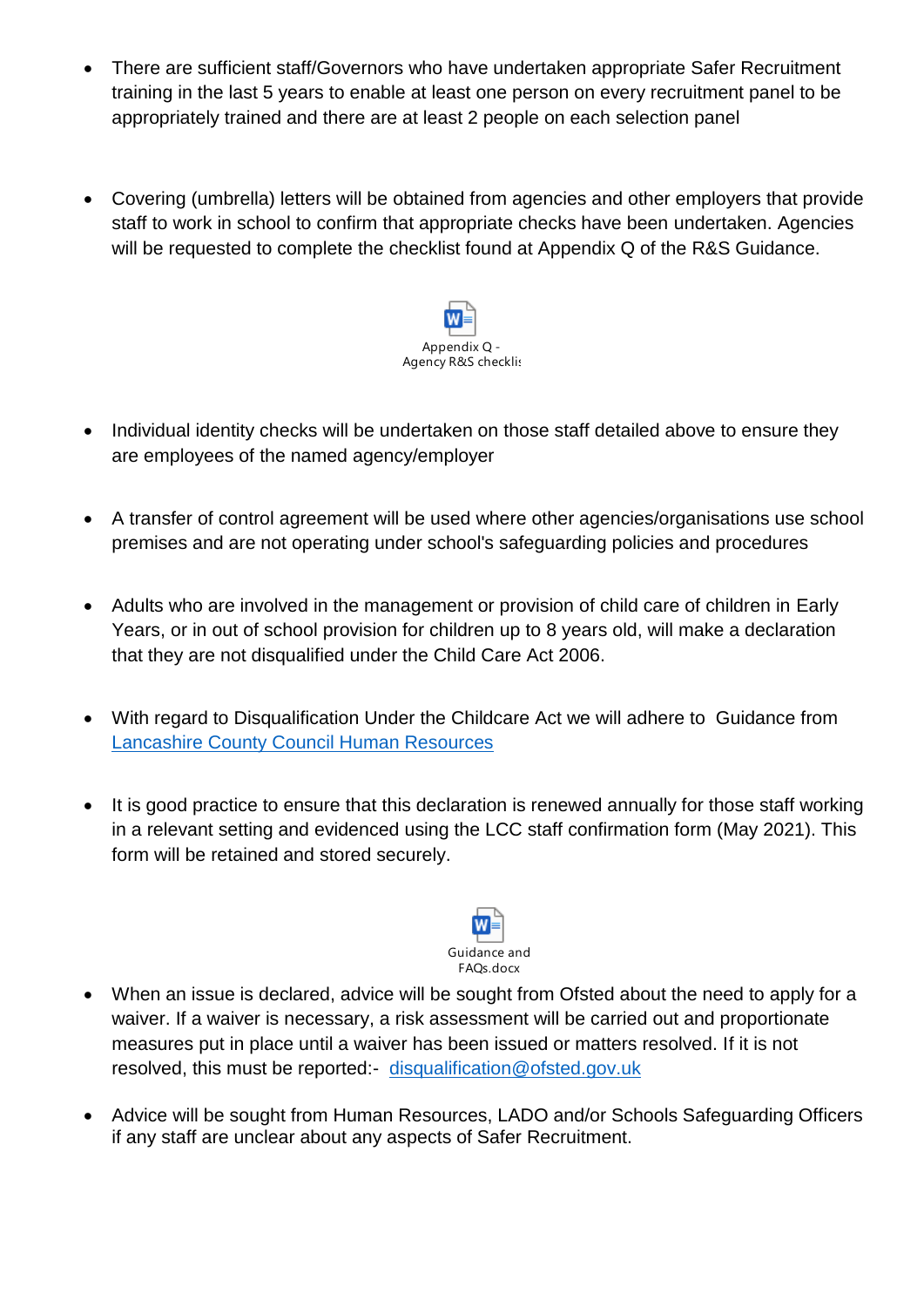#### **Referral to the DBS**

The school will refer to the DBS anyone who has harmed a child or poses a risk of harm to a child, or if there is reason to believe the member of staff has committed an offence and has been removed from working in regulated activity.

#### **Single central record (SCR)**

The school keeps an SCR which records all staff, including agency and third-party supply staff (for longer placements), and teacher trainees on salaried routes, who work at the school. All members of the Governing Body are also recorded on the SCR.

The following information is recorded on the SCR:

- An identity check
- A barred list check
- An enhanced DBS check
- A prohibition from teaching check
- A check of professional qualifications, where required
- A check to determine the individual's right to work in the UK
- Additional checks for those who have lived or worked outside of the UK
- Any other information deemed relevant.

If any checks have been conducted for volunteers or Governors, these may also be recorded on the SCR. If risk assessments are conducted to assess whether a volunteer should be subject to an enhanced DBS check, the risk assessment will be recorded.

The details of an individual will be removed from the SCR once they no longer work at the school.

#### **Review**

This Policy is subject to ongoing review; however, will be reviewed no later than September 2022.

| <b>Review Dates</b>                                    | Policy adopted by the<br><b>Governing Body on:</b> | October 2021                                                                                                                                                                                   |
|--------------------------------------------------------|----------------------------------------------------|------------------------------------------------------------------------------------------------------------------------------------------------------------------------------------------------|
|                                                        | Policy to be reviewed no<br>later than:            | <b>September 2022</b>                                                                                                                                                                          |
| <b>Key Personnel</b><br>and Training<br><b>Details</b> | <b>Designated Safeguarding</b><br>Lead (DSL)       | <b>Jennifer Bayliss Deputy Headteacher</b>                                                                                                                                                     |
|                                                        | Date DSL Training Attended                         | 14th July 2021 (Refresher)                                                                                                                                                                     |
|                                                        | <b>Back-up/Deputy DSL(s)</b>                       | <b>Alison McConville Family Liaison Officer</b>                                                                                                                                                |
|                                                        | Date DSL Training Attended                         | 23rd June 2021 (Refresher)                                                                                                                                                                     |
|                                                        | <b>Back-up/Deputy DSL(s)</b>                       | <b>Miss Debra Grogan Headteacher</b>                                                                                                                                                           |
|                                                        | Date DSL Training Attended                         | 23 <sup>rd</sup> April 2020 Advanced Safeguarding for DSLs                                                                                                                                     |
|                                                        | <b>Prevent Lead</b>                                | <b>Jennifer Bayliss</b>                                                                                                                                                                        |
|                                                        | Date Prevent/WRAP<br>training attended             | Refresher 15/07/2020 A Prevent Refresher Webinar<br>23rd October 2019 Prevent e-learning training course.<br>https://www.elearning.prevent.homeoffice.gov.uk<br>22 <sup>nd</sup> November 2015 |